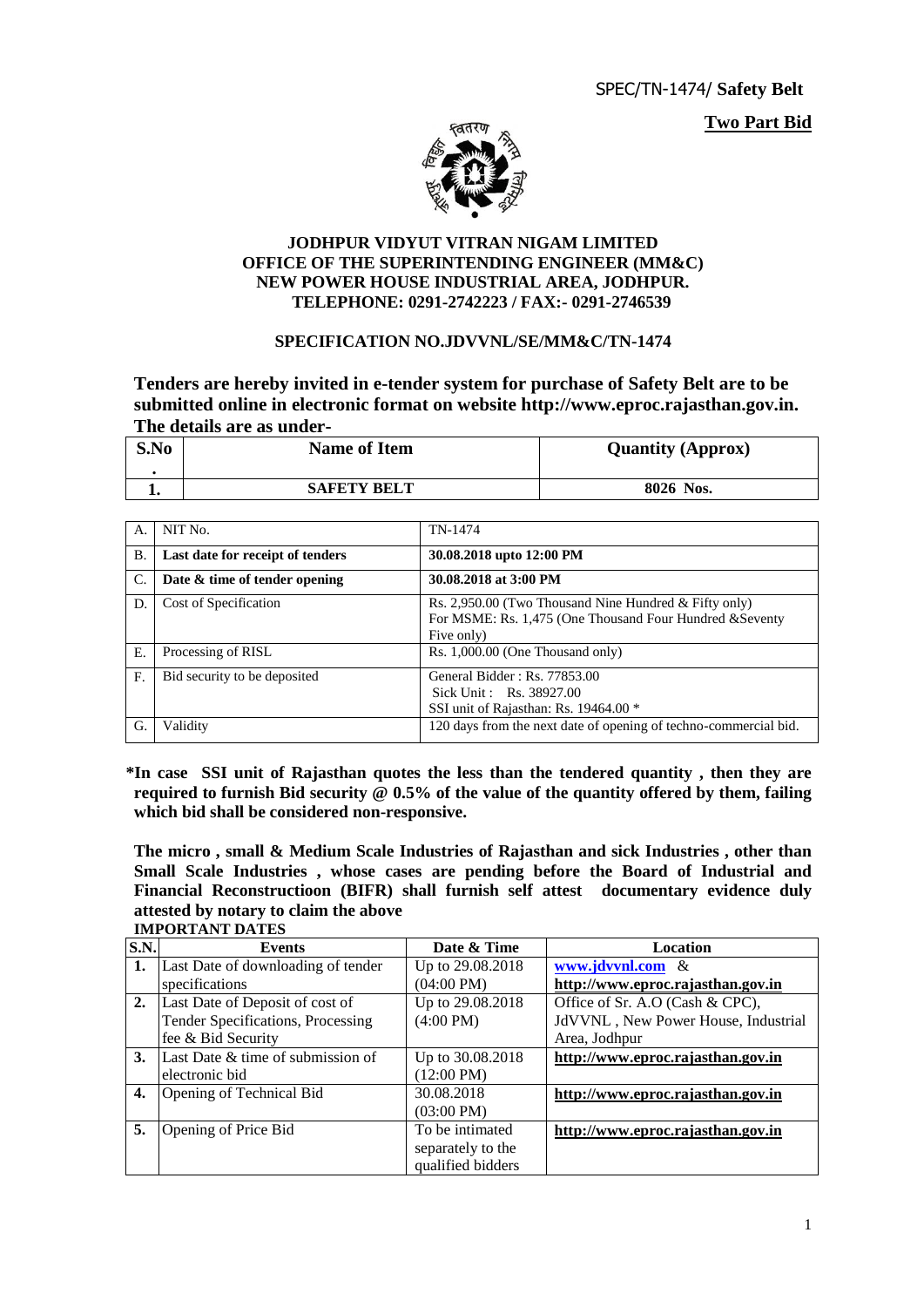#### SPEC/TN-1474/ **Safety Belt**

|                |                                                 | (For e-tendering)                  |
|----------------|-------------------------------------------------|------------------------------------|
| Section-I      | <b>Instructions to Bidders</b>                  |                                    |
| Section-II     | <b>General Conditions of Contract</b>           |                                    |
| Section-III    | <b>Technical Specification for Safety Belt</b>  |                                    |
| Schedule-I     | Schedule of Requirement                         |                                    |
| Schedule-II    | Pre Qualification Requirement (PQR)             |                                    |
| Schedule-III   | <b>BOQ</b> (Price Schedule)                     | To be submitted online             |
| Schedule IV    | Details of tendered quantity, quantity offered  | The bidders is required to justify |
|                | along with justification with reference to      | quantity offered as per qualifying |
|                | qualifying Requirement.                         | requirement                        |
| Schedule V     | Guaranteed Technical Particulars of Safety Belt |                                    |
| Schedule V - A | Departure from Guaranteed Technical             |                                    |
|                | Particulars                                     |                                    |
| Sc hedule-VI-A | Departure/deviation from Technical              |                                    |
|                | Specification.                                  |                                    |
| Schedule VI B  | Departure from commercial terms & conditions    |                                    |
|                | of specification                                |                                    |
| Schedule VII   | List of Past supplies.                          |                                    |
| Schedule VII A | C.A. Certificate for Quantity Justification     |                                    |
| Schedule VIII  | Delivery schedule.                              |                                    |
| Schedule IX    | List of equipment & technical hands available   |                                    |
|                | with the tendering firm.                        |                                    |
| Schedule X     | General Particulars about the tender in brief.  |                                    |
| Schedule XI    | Format of Affidavit for Rajasthan MSME          |                                    |
| General        | Amendments in ITB & GCC                         |                                    |
| Appendix-A     | Performa for Bank Guarantee in lieu of Bid      |                                    |
|                | Security                                        |                                    |
| Appendix-B     | Important instruction                           |                                    |
| Annexure-A     | Self attested undertaking                       |                                    |

#### **INDEX**

- 1. Tender documents will be made available on e-Tendering portal [www.eproc.rajasthan.gov.in](http://www.eproc.rajasthan.gov.in/)  The bidders, in their own interest are requested to read very carefully the tender document before submitting the bid only through online on website [www.eproc.rajasthan.gov.in](http://www.eproc.rajasthan.gov.in/) . The bidders can download bid up to 04:00 p.m. one day prior to schedule date of opening of respective bid mentioned above documents and submit their bids online up to 12:00 p.m. on schedule of respective bid mentioned above.
- 2. Eligible bidders should submit their bid well in advance instead of waiting till last date JdVVNL will not be responsible for non-submission of bids due to any website related problems.
- 3. The cost of Tender specification **Rs. 2950/- / 1475/-**(Non-Refundable) to be paid by Demand Draft in Favour of the Sr. Accounts officer(Cash & CPC), JdVVNL, Jodhpur and tender processing fees Rs. **1000/-** shall be payable by demand draft in favour of The Managing Director RISL, Jaipur ( Non- Refundable). The bidders are required to deposit all these payments in the office of the SE(MM&C), JdVVNL, Jodhpur up to 4.00 PM one day prior to date of tendering otherwise their bids are liable to be rejected.
- 4. The Bid Security amount (as applicable) to be paid by demand draft/banker"s cheque in favous of SR.AO(CASH & CPC), JDVVNL, Jodhpur (Payable at jodhpur) 342003 **up to 4.00 p.m upto one WORKING day prior to schedule date of opening** of respective bid or Bank guarantee, in specified format, of a scheduled bank in favour of superintending Engineer (MM&C), JDVVNL, Jodhpur be deposited to the Sr. Accounts Officer (MM&C), JdVVNL, New Power House, Industrial Area,Jodhpur-342003 **up to 4.00 p.m. up to one WORKING**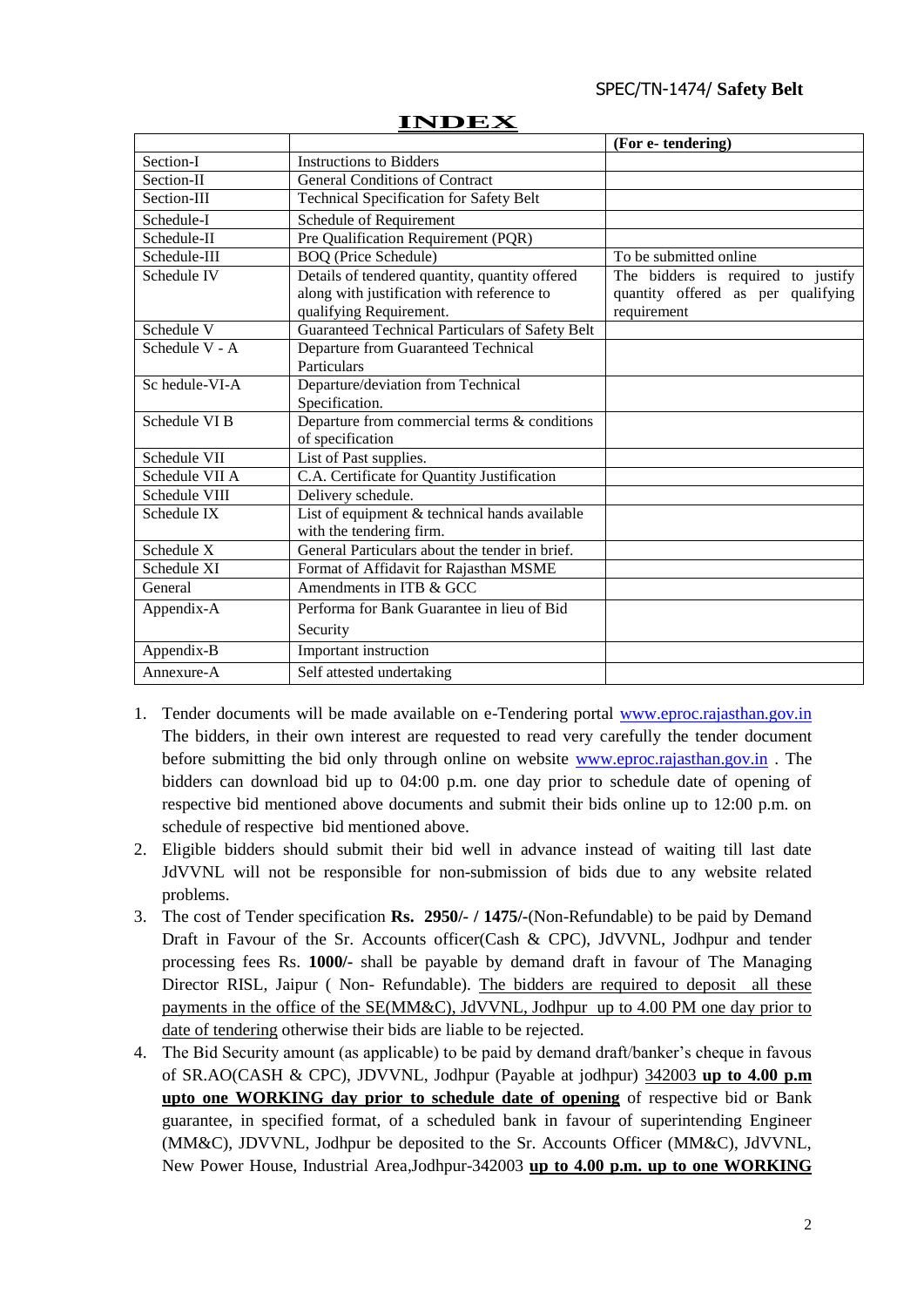**day prior to schedule date of opening** of respective bid and obtain a receipt/acknowledgement thereof. No other mode of deposit shall be accepted. At the time of depositing the Bid Security amount or Bank Guarantee, the bidder shall also furnish self attested and duly attested by Notary, the documentary evidence of SSI unit of Rajasthan or of sick unit (as applicable) along with affidavit as per schedule XI on Non-Judicial Stamp of Rs. 100/-.

The Bank Guarantee against Bid Security be issued by Nationalized / Scheduled Bank. The same may be accepted after confirmation by issuing Bank. If any Bid Security Bank Guarantee not is proper format / not confirmed by the issuing Bank the same would not be accepted and the bidder would be immediately shorted out from bid process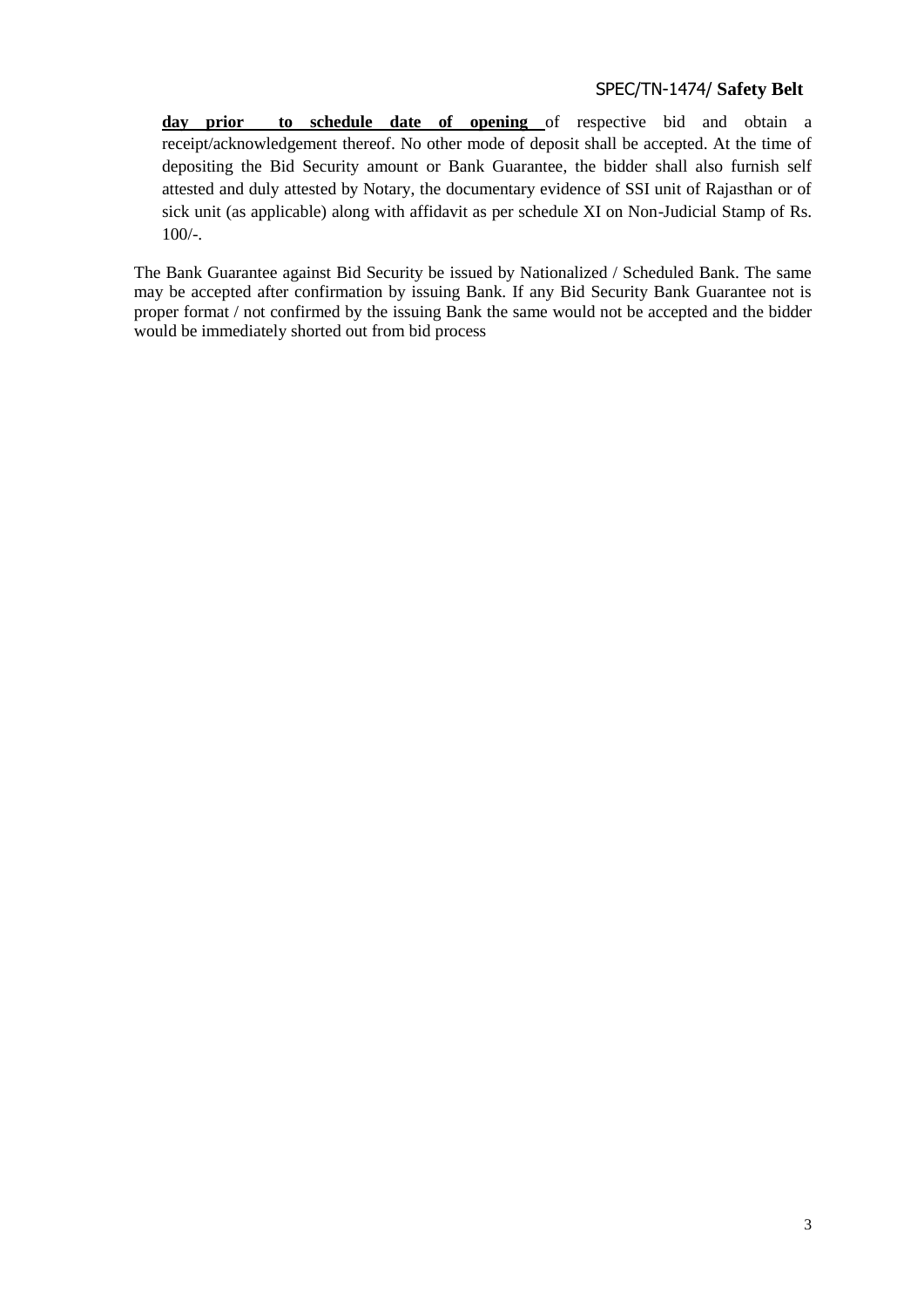SPEC/TN-1474/ **Safety Belt**



## **SECTION-III**

## **TECHNICAL SPECIFICATION & SCHEDULE OF REQUIREMENT OF SAFETY BELTS AGAINST TN-1474**

#### **3.01 SCOPE**

This specification covers the manufacture, testing before dispatch and delivery of safety belts at our stores.

#### **3.02 SCHEDULE OF REQUIREMENT**

| S.No. | <b>Particulars</b>  | <b>Qty. Required</b> |
|-------|---------------------|----------------------|
|       | <b>Safety Belts</b> | 8026 Nos.            |

The quantity indicated above is only provisional and the purchaser reserves the right to revise the same at the time of deciding the tender case.

## **3.03 SCHEDULE OF TECHNICAL SPECIFICATION**

3.03.1 Safety belts shall be manufactured and tested in accordance with the following specification/standard.

## **(A) REQUIREMENT**

The lineman"s safety belt shall strictly conform to the requirement of class P of IS: 3521/1999 with latest amendments. This belt shall consists of shoulder strips, thigh strips and waist belt, the waist belt should have two lateral D-rings attached at both ends for the provision of life line to be attached for provision of the user at the pole. The belt shall be made from nylon /polyester or other synthetic material which shall not break with a minimum tensile load of  $2000$  KG (=19.6) KN).

Marking shall be as per IS with addition of word "JdVVNL".

#### **(B) MATERIAL**

i) Webbing

The belt and harnesses shall be made from nylon or other synthetic material, such as polyester. The material of belt shall have a uniform thickness and uniform width. The waist belt , shoulder strips, thigh strips, Pole straps and the safety belt and harness shall be made from nylon/polyester webbing which shall not break under a minimum tensile load of 2000KG(19.6 KN). The test specimen shall be of entire cross section whose minimum width should be 40 mm confirming to IS 3521: 1999 or latest amendment thereof.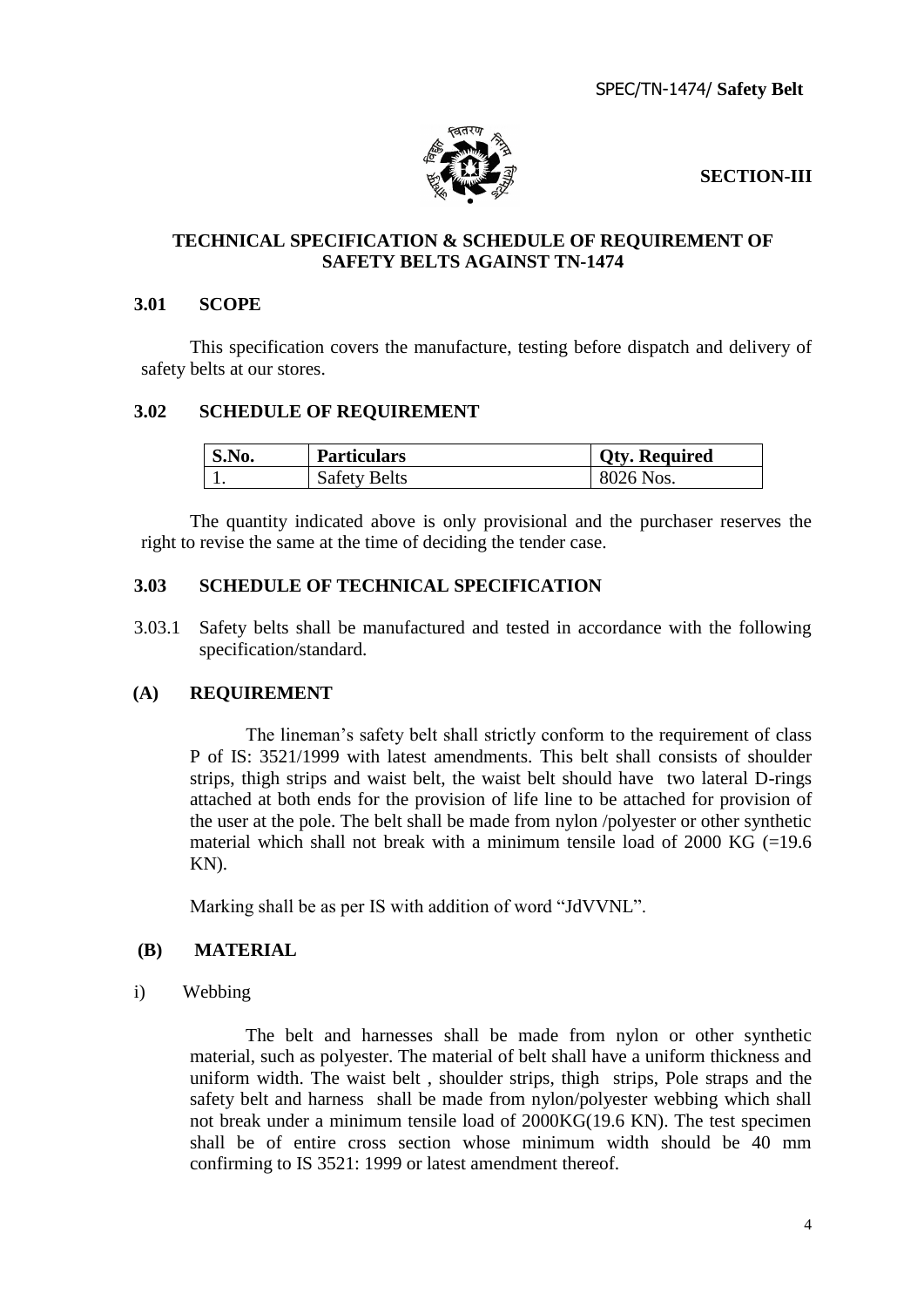#### ii) Lanyard.

The lanyard shall not break under a minimum tensile load of 2000 Kg.(19.6 KN). The minimum diameter of test specimen should be 12 mm.

#### iii) Threads for sewing.

 Threading (nylon/polyester) for sewing load bearing components shall have similar physical and chemical properties to the materials being sewn. The perfect stitching shall be done for jointing various sections so that it can bear the load as per Indian Standards.

#### iv) Stitching

All joints of safety belts shall be stitched perfectly with standard thread so that the safety belt may bear the load as per IS specification.

#### v) Life line/safety line

Only nylon or polyester or synthetic fiber shall be used. It shall not break under a minimum tensile load of 2000 KG(19.6 KN).

#### vi) Metal components

 All metal components shall be solid or forged in such a manner that the joints are not visible and the jointed part of the metal does not impair the strength or quality. The surface shall be smooth finish and free from any manufacturing defect, burrs of uneven surface. In order to protect all metal fittings against corrosion and /or other chemical reaction, it is necessary that all the fittings should be chromium plated or any other protective quoting and the quoting of the chromium shall be as per IS specification to provide use /store of the safety belt for a minimum period of 3 years. Care should also be taken that the part of metal fittings mating with the webbing shall be smoothly finish, rounded and designed to prevent damage to the webbing etc.

#### vii) Hooks

Hooks, clamps or other fastenings and holding devices shall be of similar quality and properly treated or plated. The design of the hooks shall be self closing type and care shall be taken to ensure that if pressure is exerted accidentally on the tongue or latch, they shall not disengage.

#### viii) Springs

If any springs are used, then they shall be so arranged and loaded that when the hooks are closed, the springs rest in position and are free from any movement until pressure is applied to release or to engage.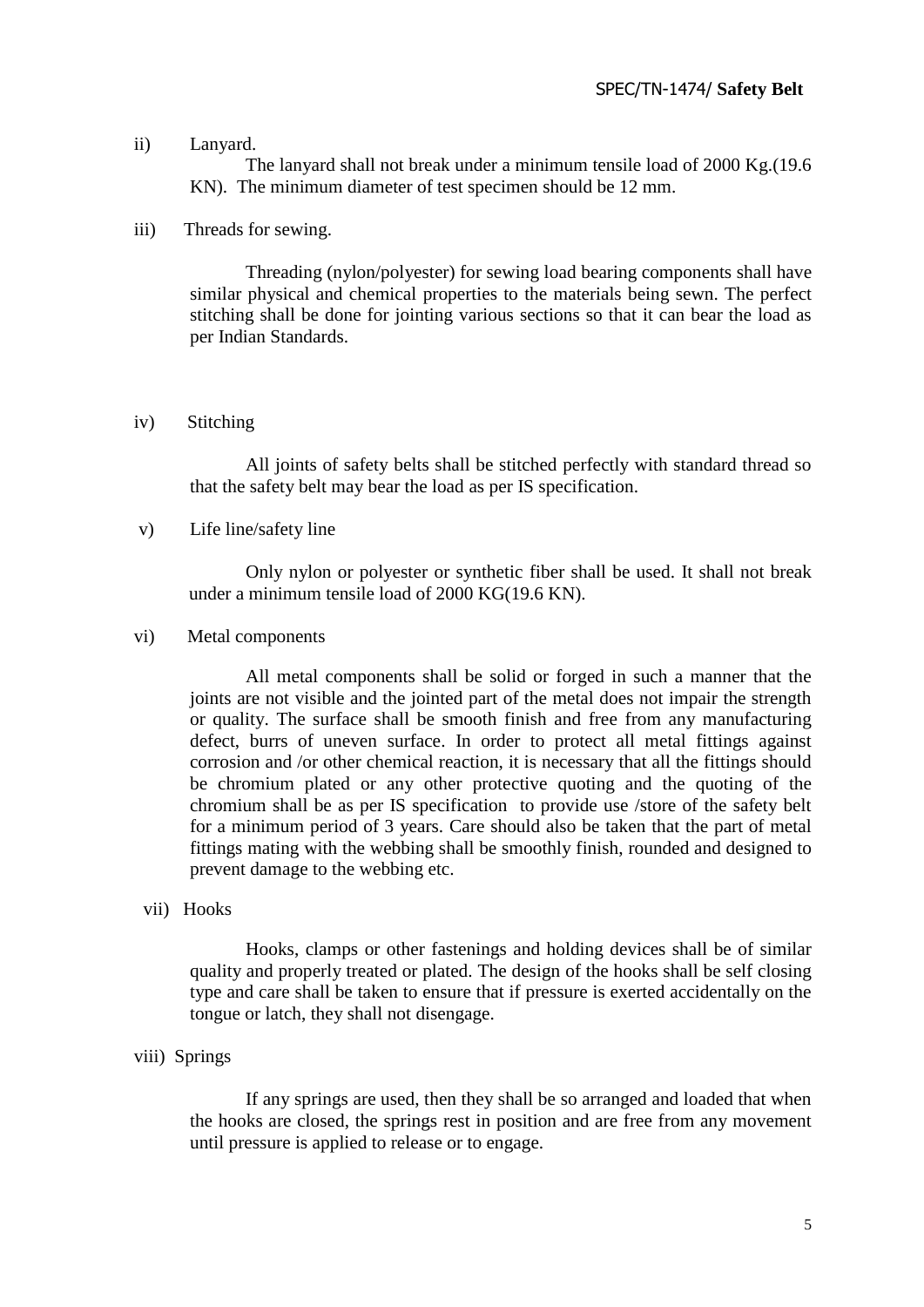## **(C) TESTS**

## i) Strength

Hooks and main load bearing metal parts and fittings shall not break under the test load of 2000KG (19.6KN). The load shall be applied as closely as practicable in a manner in which the component is stress in service.

#### ii) For all safety belts

Aluminum, magnesium or titanium metals or alloys thereof shall not be used. All the material used in the production of safety belts including webbing and rope shall pass the flammability resistance test as given in Annexure-A of IS-3521(1999).

iii) Performance tests :

The attachment of metal parts and load bearing components and the making of splices and joints shall be such that finished assembly shall pass the performance test as given in Annexure-B of ISS.

(Note: The complete assembled safety belts, when subjected to performance test, shall be destroyed to avoid its reuse.)

## (D) **PACKING AND MARKING**

- i) Packing: The safety belts and straps shall be suitable packed as agreed between the purchase and the supplier.
- ii) Marking on belts and Hardness. Safety belts and hardness shall be clearly and indelibly marked or permanently labels by any suitable method not having a harmful effect the following information.
- a) Indication of the source of manufacturer.
- b) Year of manufacturing
- c) Words in lettering, "maximum safe drop"
- d) Type of belt
- e) Lot/batch Number.
- f) Guarantee.
- g) TN-1474

## **3.04 GUARANTEED TECHNICAL AND OTHER PARTICUARS**

The tenderer shall furnish complete guaranteed and other particulars of material offered by him in GTP.

#### **3.05 SAMPLES**

Tenderer shall furnish one sample each along with their tender for approval falling which their offer is liable to be ignored.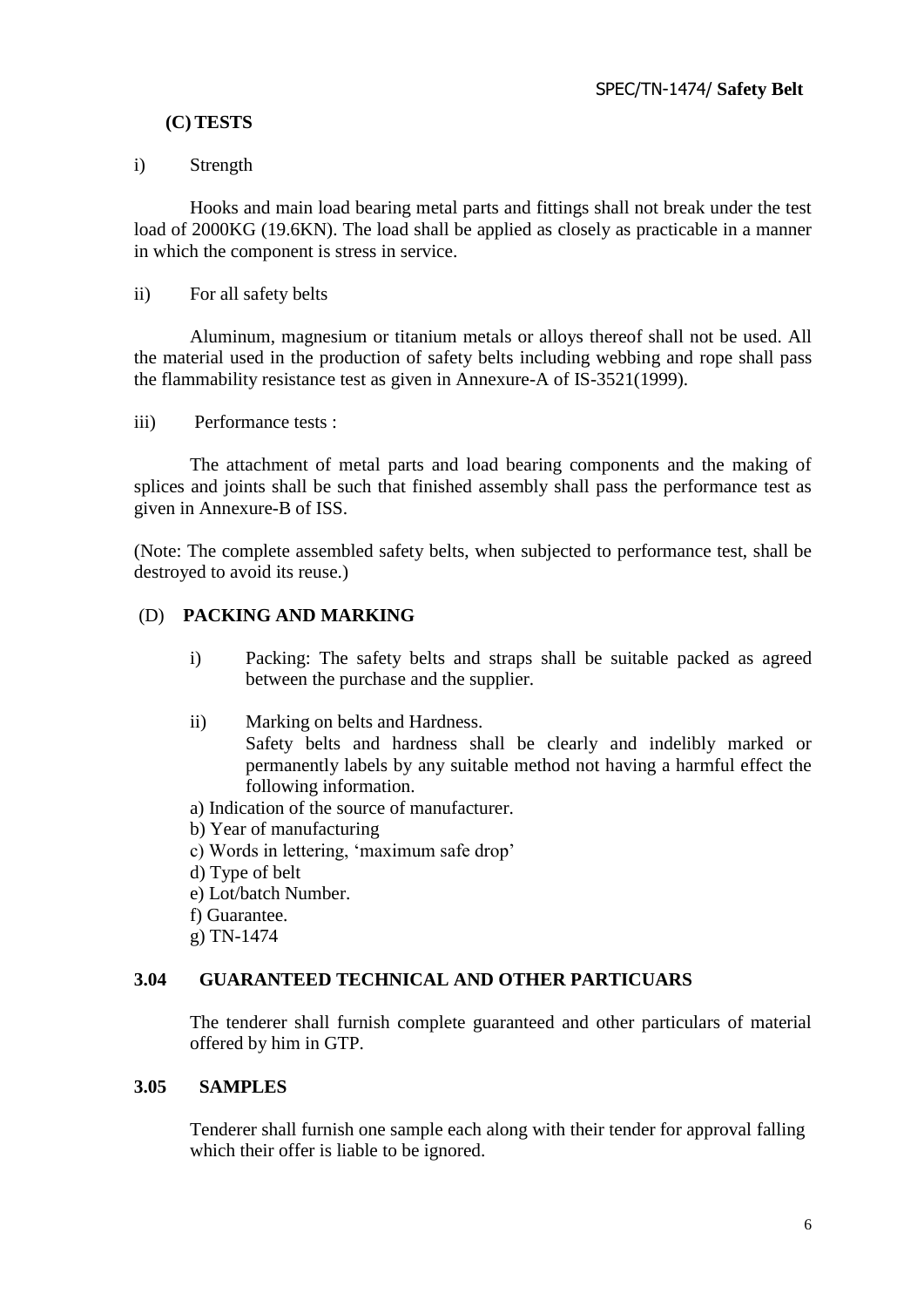#### **3.06 INSPECTION & TESTING**

Inspection & testing shall be as per provision of IS 3521/1999 with latest amendments GTP"s of PO.

The suppliers should satisfy themselves that the stores are in accordance with the terms of the contract and fully confirm to required specification by carrying out a through pre-inspection to the inspecting officer nominated by the purchaser. Such pre-inspection on the part of the suppliers would minimize the chances of rejection in inspection.

The material shall be tested and inspected by an authorized inspection officer of the JdVVNL before dispatch. Samples shall be drawn for inspection/testing as per provisions of relevant IS/purchase order. The purchaser reserves the right to get the material tested in any testing laboratory before dispatch.

#### **3.07 PRICES:**

The prices are on FIRM basis. The tenderer offered with prices on variable basis are likely to be ignored.

#### **3.08 PERFERENCE**

The offers of standard make and directly from the manufactures quoting shorter delivery period shall be preferred. Only ISI marked safety Belts shall be purchased. As such bidders should have BIS license of offered item.

#### **3.09 AUTHORIZATION CERTIFICATE**

In case the bidder themselves is not manufacturer of the item then they have to furnish an authorization letter from the manufactures confirming that you are the authorized dealer / sole selling agent/ dealer in the region and you are authorized to quote on their behalf shall be enclosed along with tender offer. In case of offering an imported brand a letter from the manufacturer confirming that you are their authorized representative in the country and authorized to quote on their behalf shall be enclosed along with tender offer.

#### **3.10 DEPARTURE FROM SPECIFICATION**

 If the tenderer wish to depart from the specification in any respect, he should clearly state such departures indicating the reasons thereof. Unless this is done, the departmental specification will hold good and shall be binding on the supplier unless the departures have been approved in writing by the purchaser.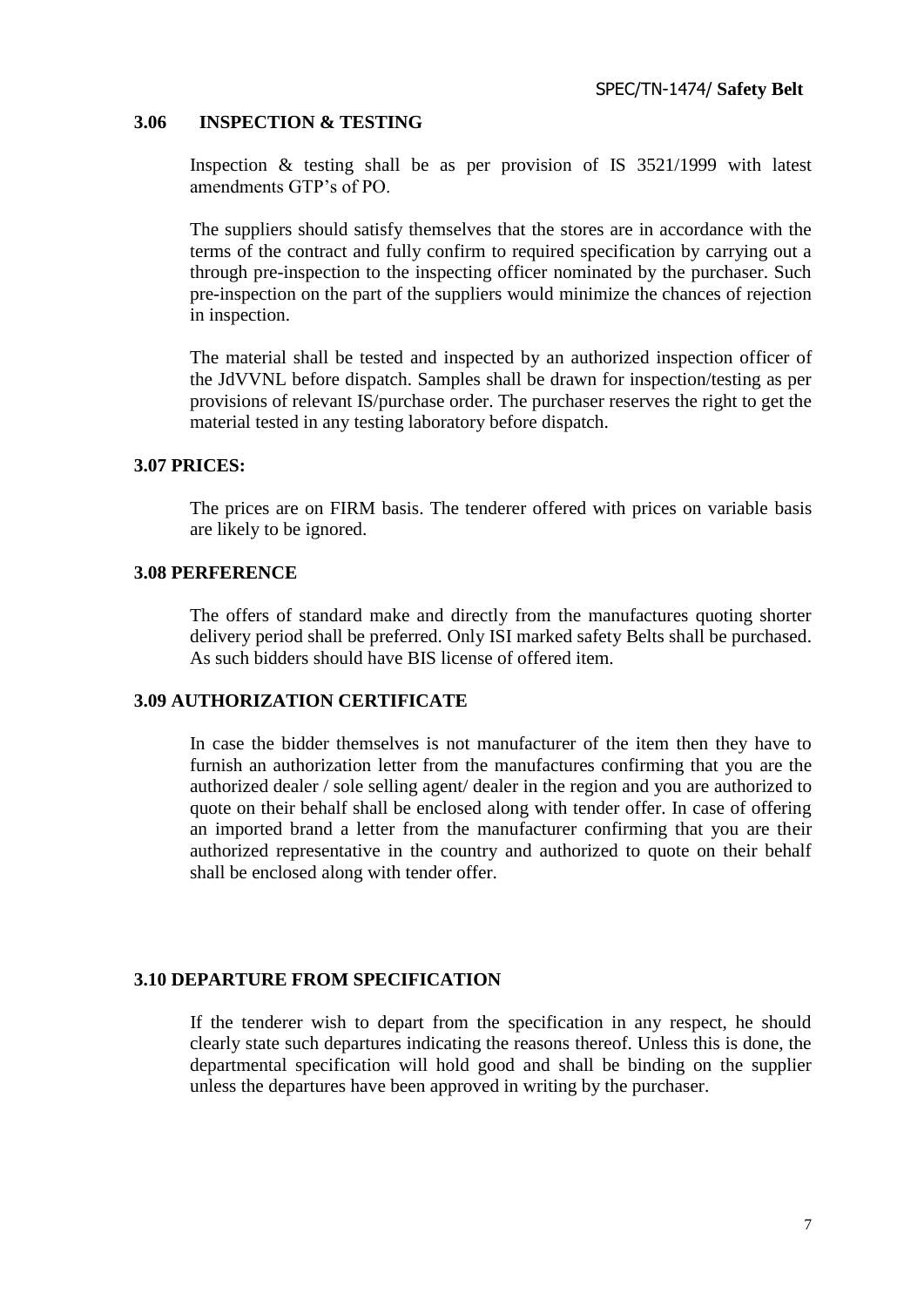#### **3.11 TENDERS**

Tenderer shall furnish complete particulars of the material offered by them in regard to this specification and submit the same with their tender in triplicate. Failure to do so or any incomplete entry therein may prevent a tender from being considered.

#### **3.12 GENERAL**

The tenders received without complete details required as per enclosed forms/schedules are liable to be rejected.

**3.13** As GST act has been effected from 01.07.2017, therefore, BOQ has been prepared accordingly with applicability of GST. Further, old tax structure wherever appearing in ITB/GCC/Specification may be replaced by GST as per notification. Further, GST registration number of Jodhpur Discom is 08AAACJ8578R1ZJ.

#### **3.14 ADDITIONAL ORDER**

 Repeat order for additional quantities upto 50% of original ordered quantities, may be placed by the Nigam on the same rates , terms and conditions given in the contract.

**3.15** Every Micro, Small & Medium enterprises of Rajasthan shall be required to submit an affidavit in schedule-XI, along with duly filled bid document.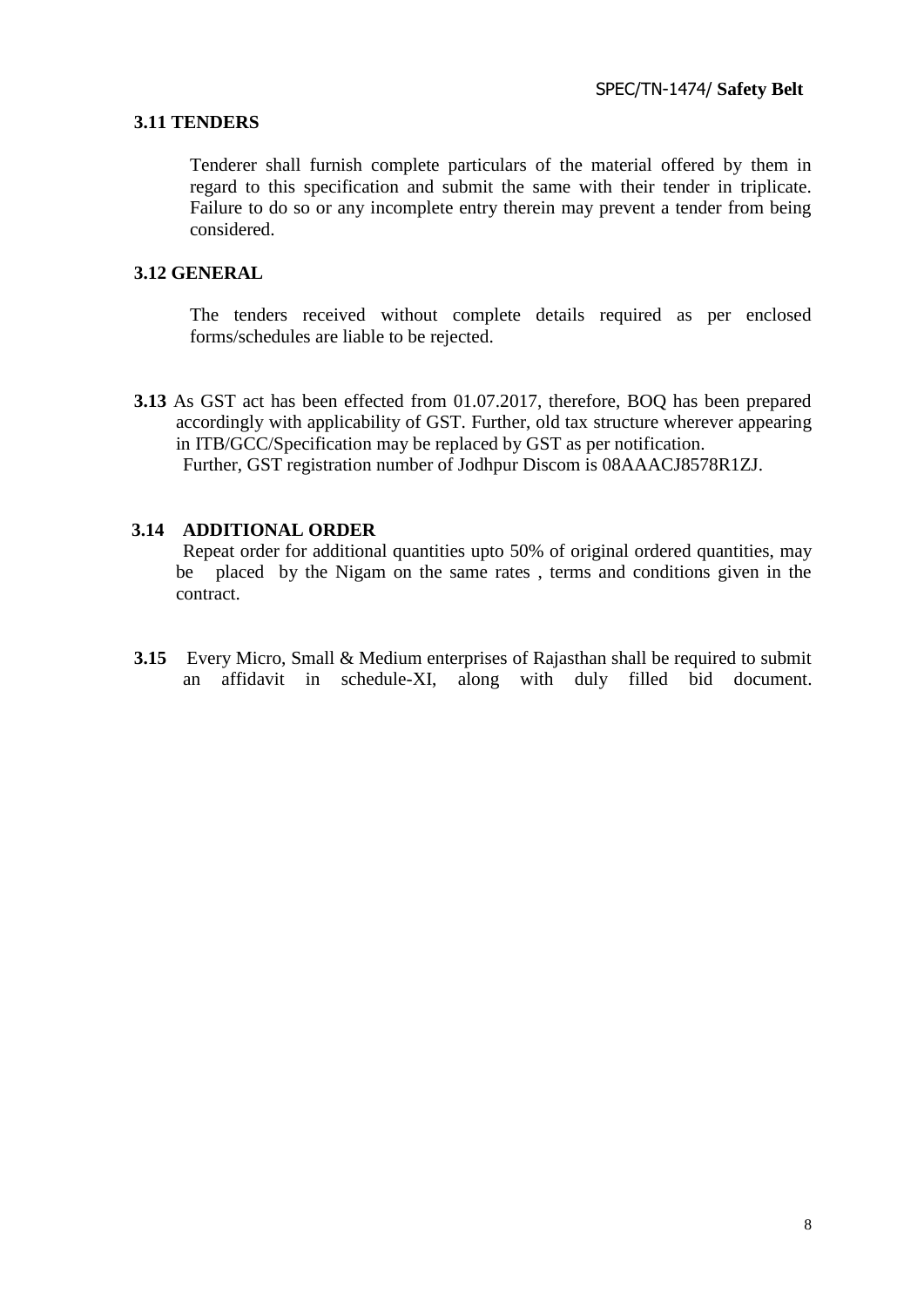**Schedule-I**



## **SCHEDULE OF REQUIREMENT**

| S.No. | Description of the equipment required | Quantity<br>(Nos.) |
|-------|---------------------------------------|--------------------|
|       | <b>Safety Belt</b>                    | 8026 nos.          |

**Note:** The quantity indicated above is only provisional and the purchaser reserves the right to either revise the same or purchase any ratio in any number as per requirement at the time of deciding the tender.

**-----------------------------**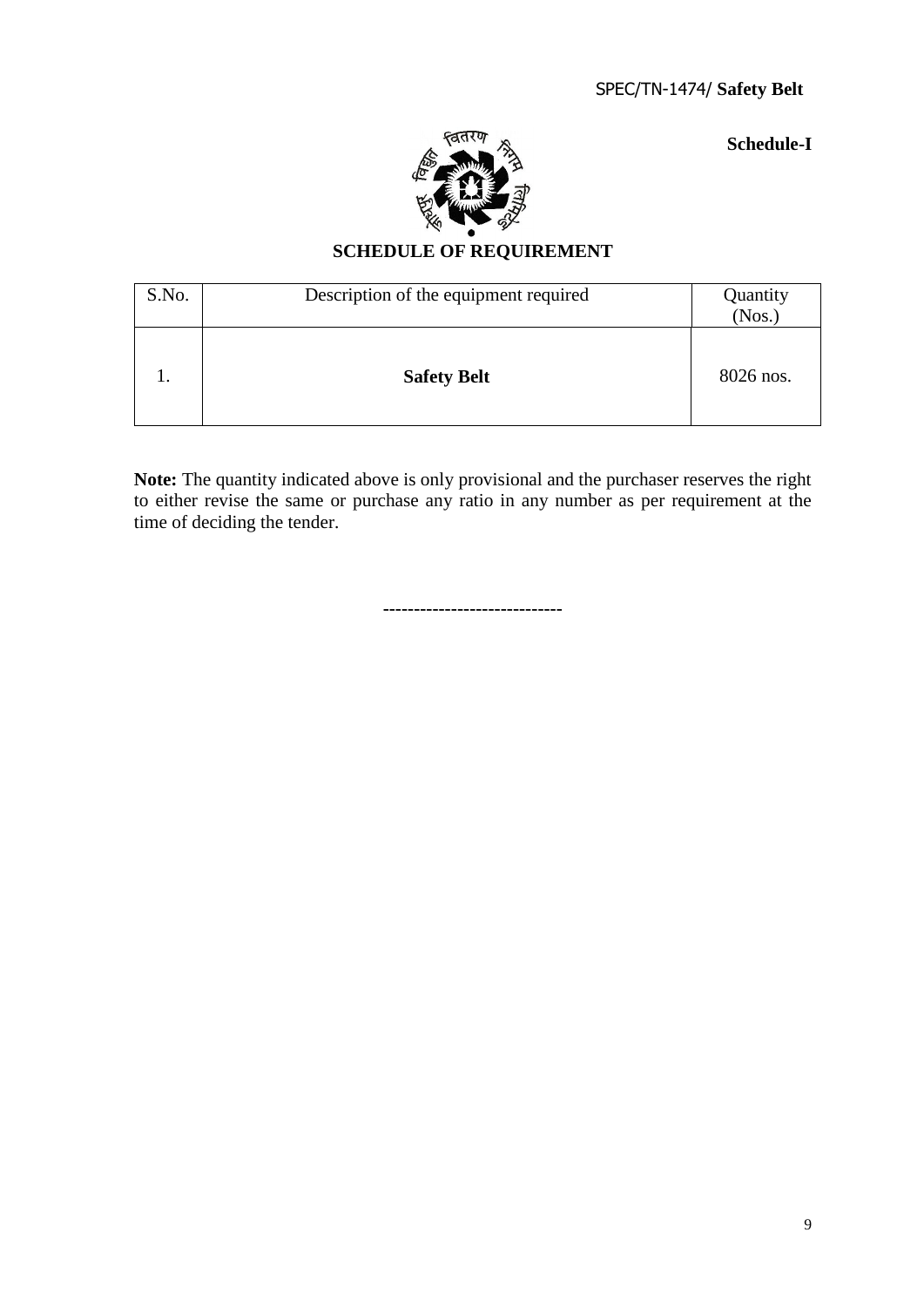#### **Schedule-II**

## **QUALIFICATION REQUIREMENT**

The bidder should fulfill following qualifying requirements for successful participation in the tender along with relevant documentary evidence supporting each qualifying requirement without which the offer shall be considered nonresponsive & rejected.

#### 1.0 **STATUS OF BIDDER:-**

a) The bidder should be manufacturer and/ or authorized distributor / sole selling agent/dealer of offered items.

b) Old/ New suppliers:- Any bidder located within or outside the state of Rajasthan has participated for the first time in a particular Discom & meeting minimum qualification requirement and has supplied the tendered material/or of higher rating in other utility shall be treated as an old supplier. Rajasthan"s firms although supplied in past but not meeting minimum quantity supplied criterion including altogether new units which have not supplied any quantity but having adequate & required manufacturing and testing facility and technical know-how of the tendered material shall be considered as new firms and would be eligible for trial order only. In case of supply made to the licensed power utility outside India, the C.A. certificate furnished by firm shall be considered.

## 2.0 **PAST SUPPLY & PERFORMANCE CRITERIA:**-

The bidder shall meet both past supply and performance criteria as detailed below for opening of tenders:-

## **2.01 PAST SUPPLY:-**

2.01.1 The bidder is required to quote for minimum **10%** of tendered quantity failing which their offer may be considered Non-Responsive.

2.01.2 The bidder should have designed, manufactured / fabricated, tested and supplied to utility / Discoms / Govt. Departments at least  $2 \times 00$  (OO being the quoted quantity) of similar item / higher rating of tendered material / equipment in last 3 financial years from the date of opening of technical commercial bid.

**Note:** Requirement of quantity manufactured, minimum quantity to be offered and amount of Bank Guarantee to be furnished in absence of test certificate shall be reduced to 25% for Rajasthan based units.

2.01.3 In support of fulfillment of the past supply criteria, the bidder shall furnish documentary evidence in the form of certificate from Chartered Accountant in the enclosed prescribed proforma only. This prescribed proforma should be furnished either in original or copy duly attested by Notary. The bidder shall also sign and affix seal on the C.A. Certificate. The certificate should have membership number with the name & address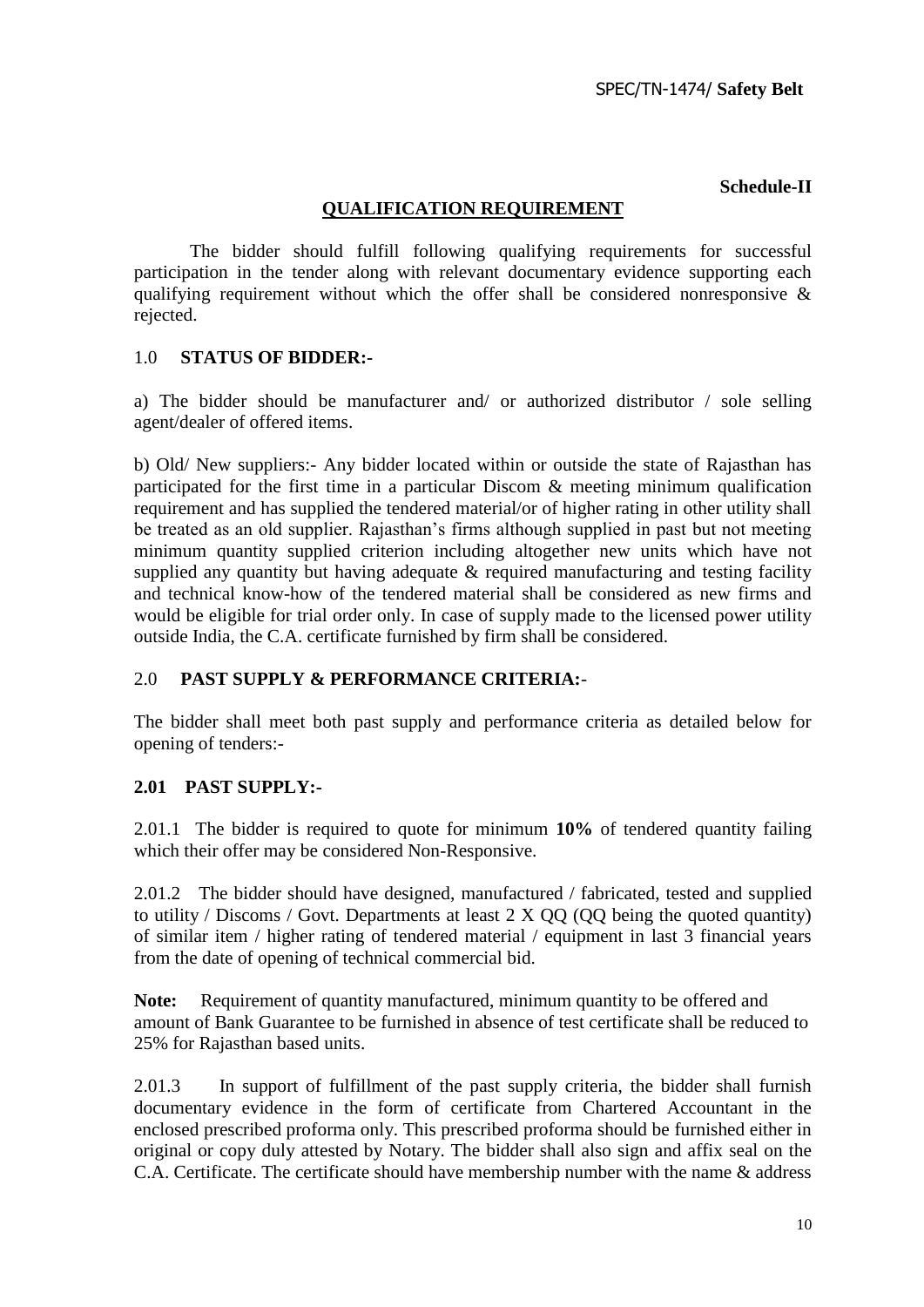of the chartered accountant. Certificate should clearly indicate the quantity supplied, period of supply, voltage Class, Rating of the Transformer etc . in the format prescribed, any deviation to format or information diverted format, will not be considered and rejected.

Note:-The material supplied and accepted for same/higher rating for Turnkey projects to a licensed power utility/Govt. shall be considered for the purpose of evaluating criteria. The certificate given by C.A. shall indicate above quantity separately.

## 2.02 **PERFORMANCE CRITERIA:-**

- 2.02.1 i) If a bidder has supplied up to 50% of ordered quantity in previous tender up to date of opening of subsequent tender and scheduled delivery period expired, the bid of such bidder will not be opened in the Discom for that item.
	- ii) However, if the supplies have been completed for a quantity more than 50% but not completed up to date of opening of subsequent tender and scheduled delivery period expired, the quantity equal to the quantity pending in previous tender for that item shall be reduced from the subsequent tender quantity to be allocated to the bidder.

## **3.0 POOR RECORD OF PERFORMANCE AND DELIVERY:**

The bidders who have been black listed in any of the state Discom or with whom business relations have been severed in Jodhpur Discom shall not be considered. Severment of business relations will be done in case of following circumstances for the period and with the recovery mentioned against each:

| i) When vendor does not accept order Forfeiture of EMD/cancellation of vendor     | conditions or does not comply with along with severment of business relations                                                                                                                                                                    |
|-----------------------------------------------------------------------------------|--------------------------------------------------------------------------------------------------------------------------------------------------------------------------------------------------------------------------------------------------|
| awarded on its accepted price and terms and registration to recover amount of EMD | for three years from the date of issue of                                                                                                                                                                                                        |
| contractual formalities.                                                          | order.                                                                                                                                                                                                                                           |
| formalities but does not commence<br>supplies.                                    | ii) When vendor complies with contractual Levy of maximum recovery on account of<br>delay in delivery along with severment of<br>relations for a period of 2 years from the<br>date of issue of order or in next two bids<br>whichever is later. |

## **4.0 (A) Black listing of a firm:**

After having given Show Cause Notice of 30 days, and having established & cogent reasons for blacklisting of the firm as given below, the firm should immediately be blacklisted for a period of 5 years indicating reasons of doing so, in the letter itself, and a copy of such blacklisting should be given to the firm, with the approval of CLPC:-

(i) There are sufficient and strong reasons to believe that the supplier or his employee has been guilty of malpractices such as manhandling/misbehavior with Government official by supplier or his partner/employee, bribery, corruption or abatement of such a offence in a position where he could corrupt Nigam"s official, fraud, vitiating fair tender process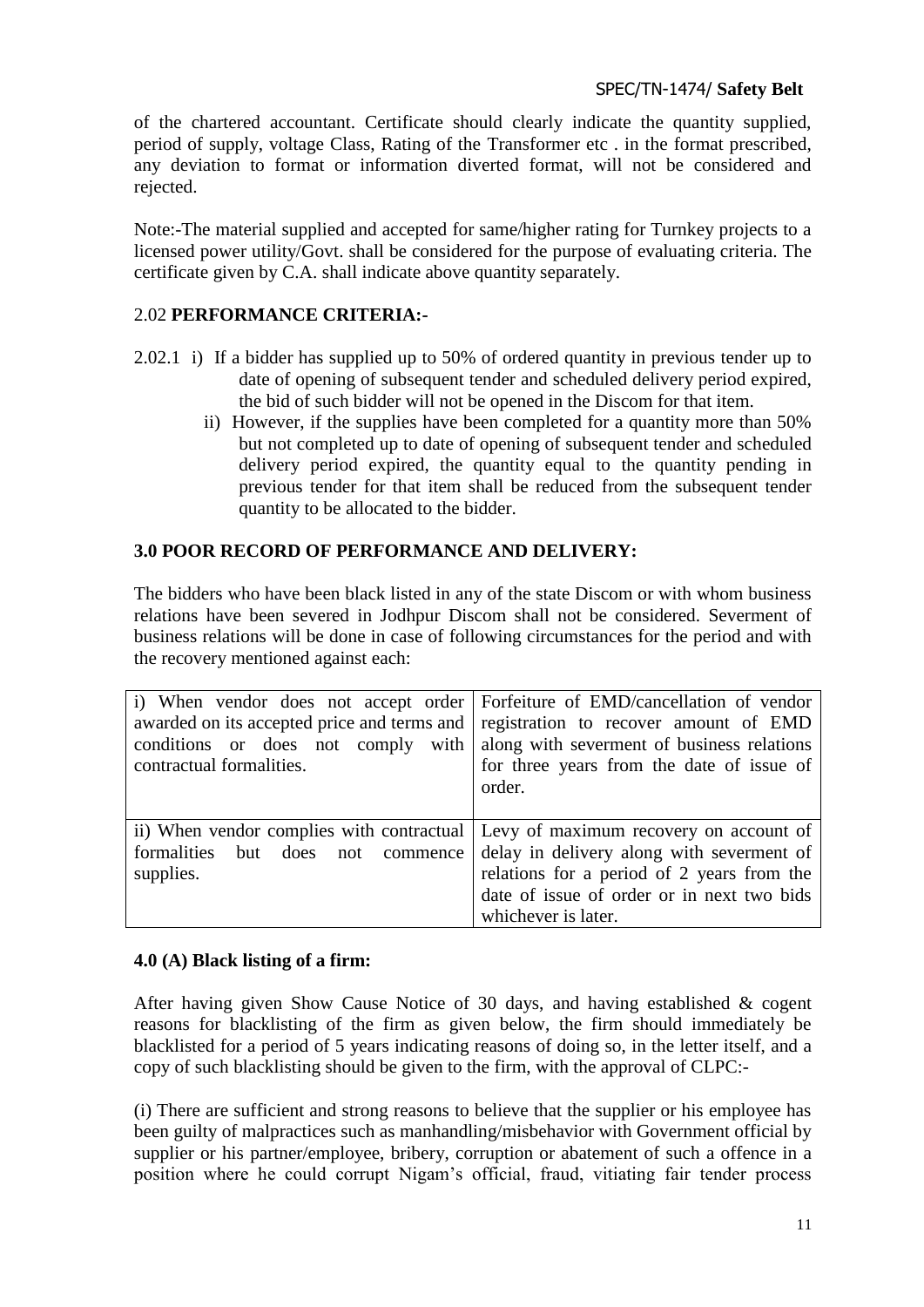including substitution of or interpolation in tender, misrepresentation, pilfer-aging or unauthorized use or disposal of Nigam"s material issued for specific work etc.

(ii) Where a supplier or his partner or his representative has been convicted by a court of Law for offences involving moral turpitude in relation to the business dealing or where security considerations including suspected disloyalty to the Nigam/state so warrant the blacklisting.

(iii) If the State Bureau of Investigation or any other authorized investigating agency recommends for blacklisting after completing the investigation.

Note: - 1 If a supplier after having tendered for a supply or after negotiations gives application voluntarily vitiating the fair tendering process, it shall also tantamount to malpractice.

Note: - 2 A register containing the reasons for blacklisting the supplier as also the names of all the partner of the suppliers and the allied concerns coming within the effective influence of the blacklisted supplier will be maintained.

Note: - 3 A register of black listed supplier will be maintained which will not only include suppliers enlisted with the Enlisting Authority but also black listed suppliers in Nigam.

Note :-4 A Black listed supplier (i) shall not be entitled for registration in any of the Discom (ii) shall not be awarded any supply order in future in any Discom during the notified period.(iii) his registration if any shall stand cancelled immediately and his registration security /EMD/S.D. shall stand forfeited. (iv) In case of blacklisting of the firm by any one of Discom for the cogent prescribed reason(s) as stipulated above, the same shall be applicable to all the three Discoms and as a consequence of blacklisting, all the pending orders to that firm, will be cancelled in all three (3) Discoms with immediate effect. However in respect of completed/executed contract G.P. obligations as well as other liabilities shall be fulfilled by the supplier.

## **(B) Severment of Business relation:**

(a) After having given Show Cause Notice of 30 days, and having established & cogent reasons for Severment of business relation as given below, the firm should immediately be severed the business relations for a period of 2 to 3 years indicating reasons of doing so, in the letter itself, and a copy of such severment should be given to the firm, with the approval of CLPC:-

(i) The supplier continuously refuses to pay Nigam dues without showing adequate reasons and where the purchasing authority is satisfied that no reasonable dispute attracting reference to Settlement Committee or Court of Law exists for the supplier"s action of non-supply.

(ii) When vendor does not accept LOI/detailed purchase order awarded on its accepted prices and terms & conditions or does not comply with the contractual formalities.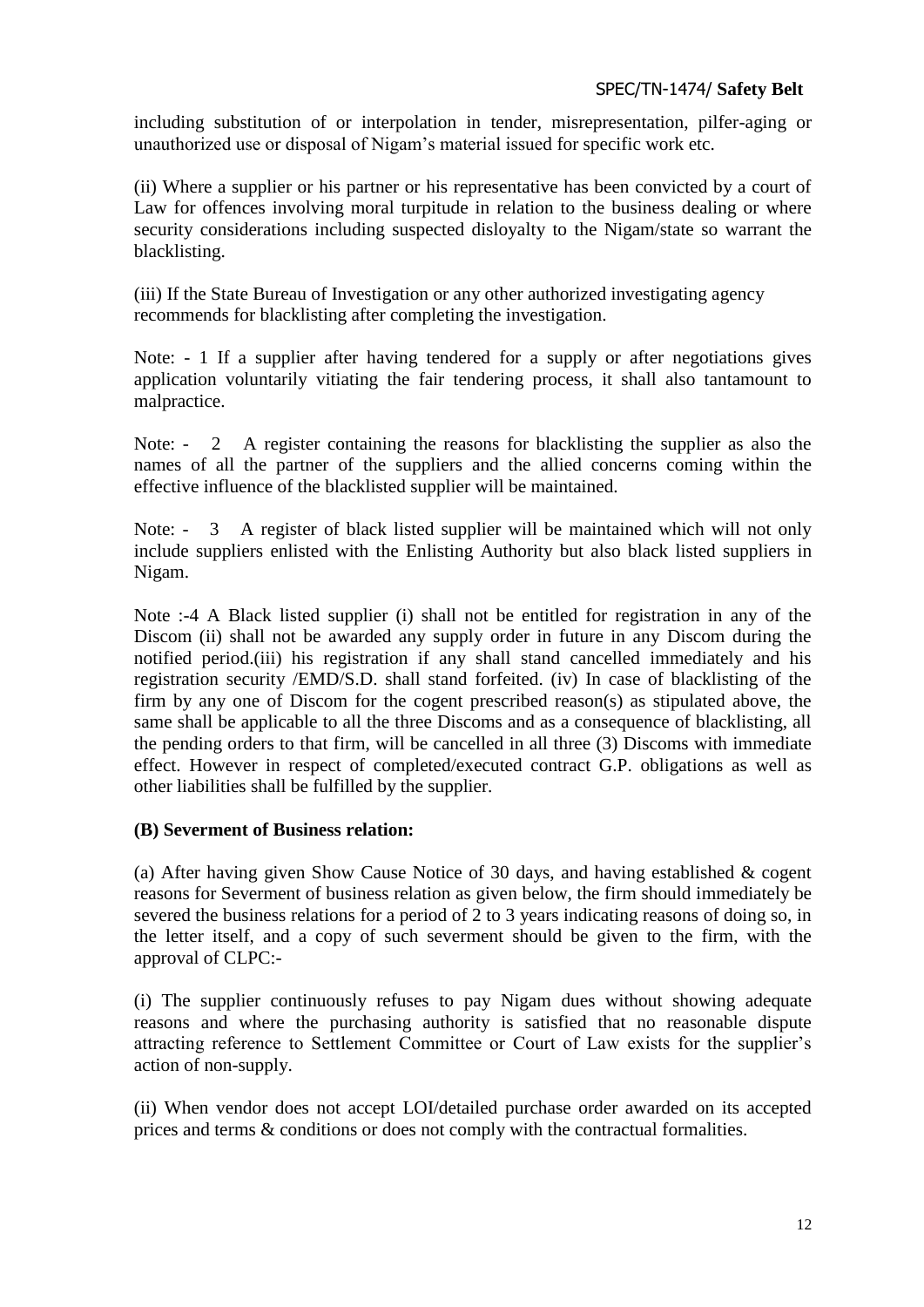(iii) When vendor/supplier who otherwise completed contractual formalities but does not commence supplies on the date of opening of technical bid of the fresh tender/completion of schedule delivery period whichever is later.

**Note-1**-In case supplier does not deposit outstanding dues towards Nigam, even after completion of severment period, the period of severment will continue.

**2.** Severment done purely/ mainly on account of non-deposition of dues against the supplier/vendor/contractor could be lifted by CLPC, if the dues are deposited prior to the expiry of such severment period.

3. Severment done by one Discom for non-supply of material and /or corresponding nonrecovery of dues will not be effective in other Discoms except in respect of common purchase cases of three Discom.

4. On severment of business, the EMD/SD/vendor registration security will be forfeited.

5. The orders in execution satisfactorily will not be cancelled other than the order on which severment have been done.

## **(C) DEBARMENT**

Reasons on which Debarment can be made:-

(i) The competent authority may debar the supplier on account of his performance or other disabilities, if it is no longer considered fit to remain under vendor registration as per his obligation under vendor registration.

(ii) If at any subsequent stage of inspection of firms after award of contract, it is found that firm does not have sufficient tech. staff or required/necessary technical equipments, the purchasing authority can debar the firm for one year or next tenders whichever is later. The debarment will be lifted only on re-inspection of firm"s works; the defects noticed earlier are fully rectified to the satisfaction of Nigam**.**

(iii) When contract agreement executed and supplies commenced but could supply only up to 50% of ordered quantity and scheduled delivery period expired, then the firm can be debarred for one year or next tender whichever is later in that Discom only for that particular item/rating/ capacity/size etc.

(iv) The suppliers who have been awarded contract for supply of material is not adhering to the periodic delivery schedule, the contract awarding authority reserve the right to terminate the contract and may debar the firm in participating in tender for a period of 2 to 3 years.

Note:-1. On debarment, the EMD/ SD/Vendor Registration security shall be forfeited.

Note:-. 2. If the firm is debarred in one Discom for any reasons then the same should not be applicable in other Discom subject to exception that in case of common Discoms purchases such debarment of a firm would be applicable to all three Discoms for that particular item and rating/capacity/size etc.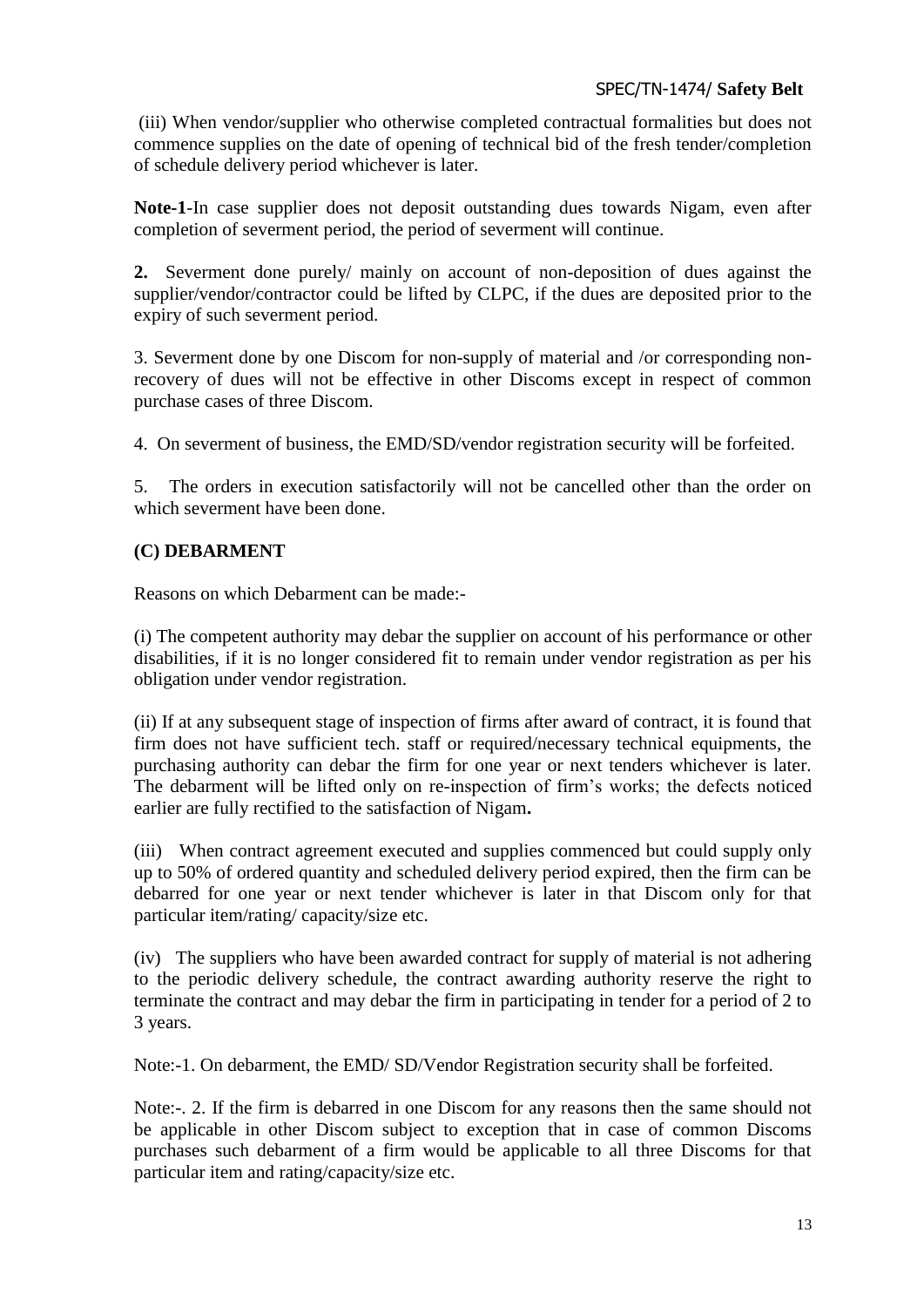## **5.0 APPEALS AND APPLICATIONS:-**

Appeal against the order of blacklisting, severment and debarment can be filed before BOD within a period of 3 months from the date of intimation. The letter of appeal will be addressed to the order placing authority. Who will process the case for placing the matter in B.O.D. within a period 60 days. The BOD may reduce or waive the penalty, if sufficient reasons/supporting documents are furnished by the supplier.

## **GENERAL CONDITIONS : - (ALL CONDITIONS BE DULY SIGNED & SEALED)**

I) The bidder shall clearly indicate the deviations such as 'Technical Deviation  $\&$ Commercial Deviations" in the prescribed proforma only. The deviations indicated elsewhere in the bid shall not be accepted.

II) The bidder must clearly fill up each and every particular of guaranteed technical particulars annexed with Technical Specifications otherwise he will be responsible for Technical Non-responsiveness.

III) All documents required in the prescribed format are to be furnished along with the bid itself only except an attested copy of BIS license (wherever it is required), failing which the bid will be summarily rejected.

IV) However, a copy of BIS License may be submitted by the bidder up to the official working hours of one working day prior to the schedule / notified date of opening of price bid.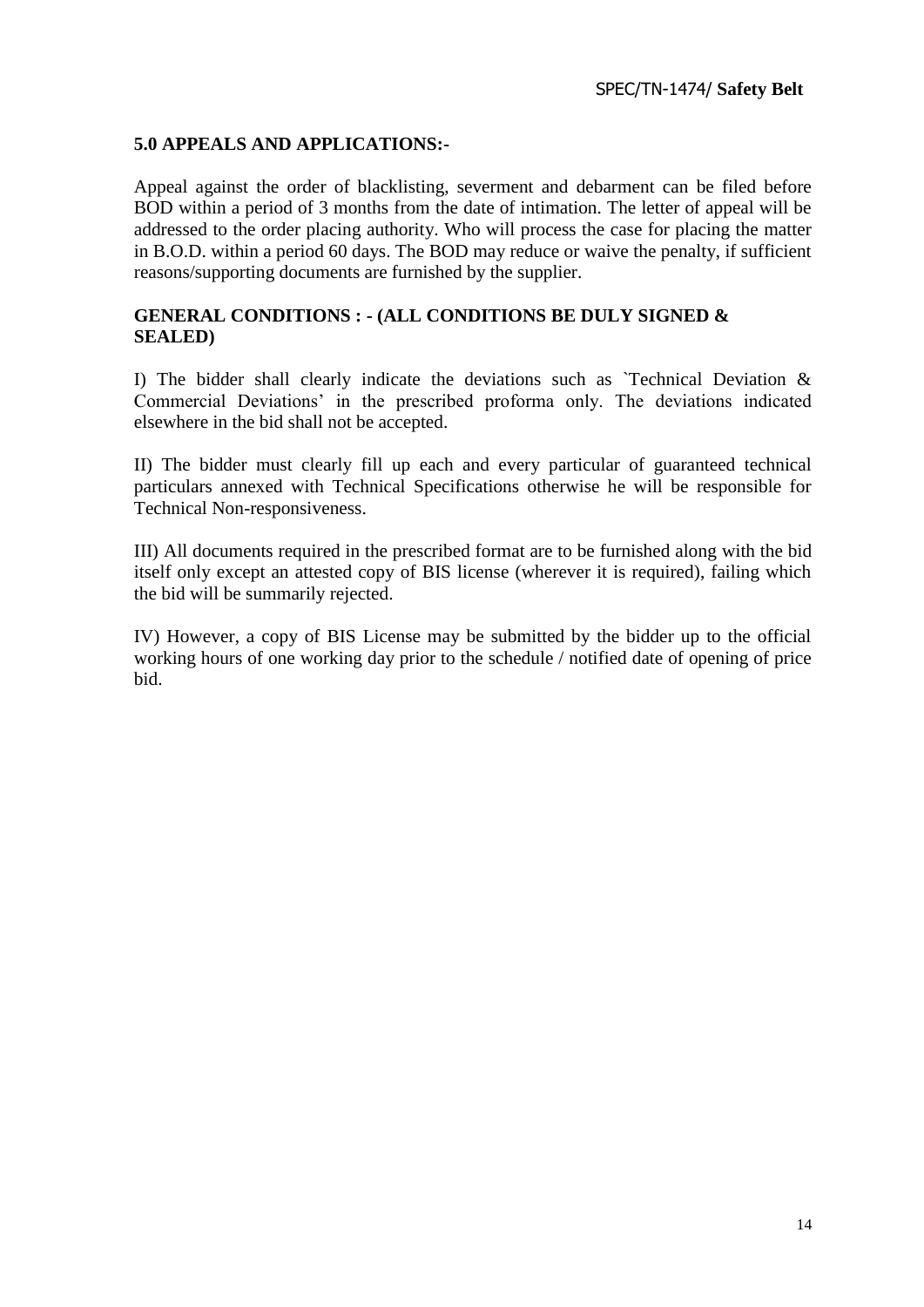**SCHEDULE-IV** 

## **Must be filled-in by the tenderer and attach with technical bid (Part-I)**

To

The Superintending Engineer (MM&C), Jodhpur Vidyut Vitran Nigam Limited, Jodhpur.

Dear Sir,

With reference to your invitation to tender against specification No. **JDVVNL/SE/MM&C/TN-1474**, we agree to supply the following quantity:-

| S.<br>N <sub>0</sub> | <b>Particulars of item</b> | <b>Tendered</b><br>Quantity<br>(In Nos.) | Qty.<br><b>Offered</b><br>(In Nos.) | <b>Justification of</b><br>quantity offered<br>as per qualifying<br>requirement. | <b>Remarks</b> |
|----------------------|----------------------------|------------------------------------------|-------------------------------------|----------------------------------------------------------------------------------|----------------|
|                      |                            | 3                                        | 4                                   |                                                                                  | 6              |
| 1.                   | <b>Safety Belt</b>         | 8026 nos.                                |                                     |                                                                                  |                |

- 1. The offer is valid for a period of 120 days from the next date of opening of Techno Commercial Bid o f the tender.
- 2. The prices are firm in all respect.
- 3. It is noted that the quantities as mentioned in the specification are approximate and we agree to supply any quantity as per your requirement.
- 4. The delivery shall strictly be in accordance with our delivery clause. In case we fail to deliver the material, we are liable to pay recovery for delay in delivery as per clause No. 1.24 of this Schedule-II of this specification. The material shall conform to your specification No. **JDVVNL/SE/MM&C/TN-1474** and as per relevant ISS in all respect.
- 5. We confirm that we agree to all the terms  $\&$  conditions as well as the technical stipulations of your specification No. **JDVVNL/SE/MM&C/TN-1474** and there are no deviations other than as specified in the Schedule VI (A&B).

 Signature of tenderer with stamp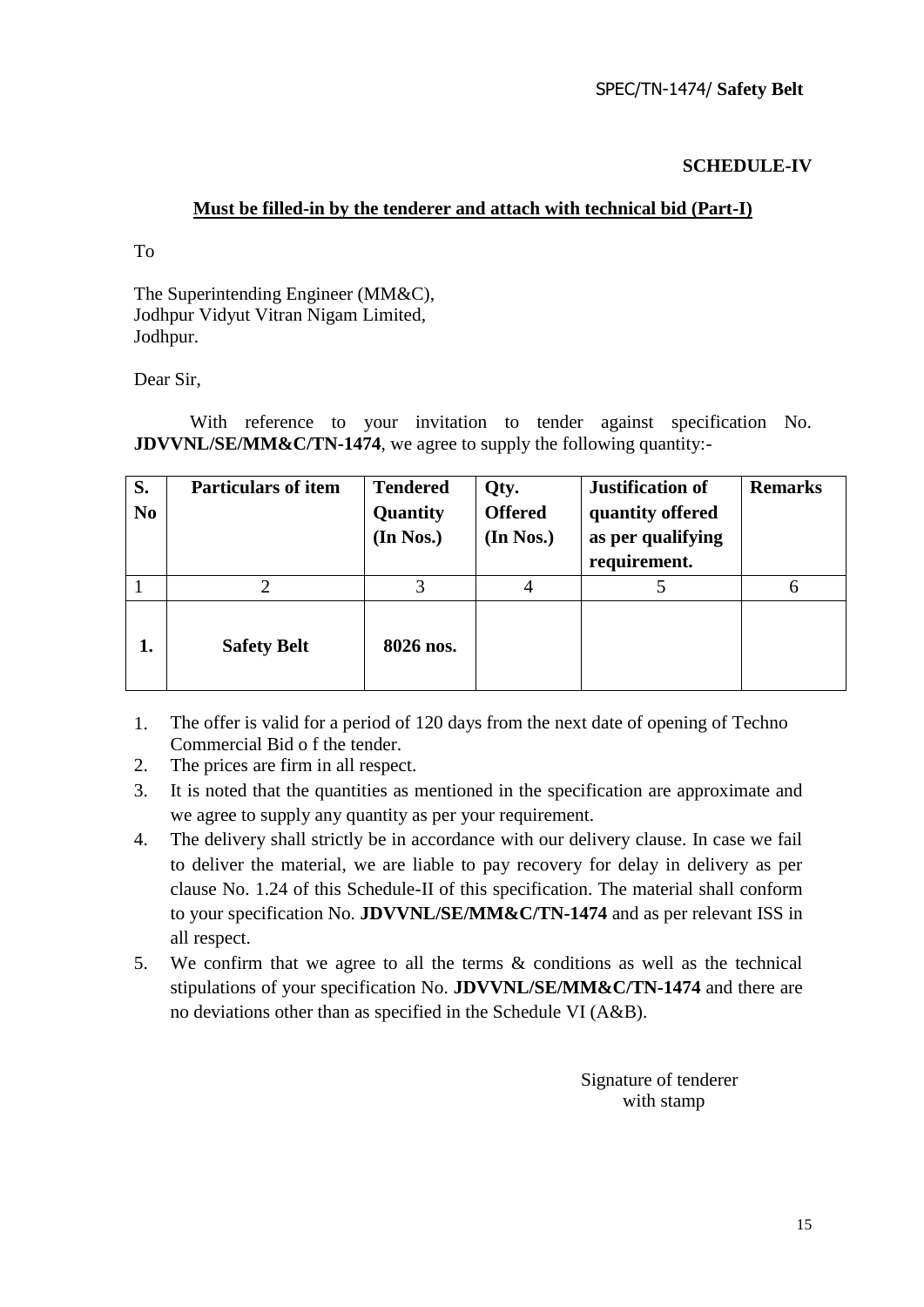

**Schedule-V**

## **GUARANTEED TECHNICAL PARTICULARS FOR SAFETY BELTS AGAINST NIT No. JdVVNL/SE (MM&C)/ TN-1474**

| S.No | <b>PARTICULARS</b>                  | GTP TO BE FURNISHED<br>BY<br><b>FIRM</b> |  |  |
|------|-------------------------------------|------------------------------------------|--|--|
| 1.   | Name<br>& works<br>address<br>of    |                                          |  |  |
|      | manufacturer                        |                                          |  |  |
| 2.   | GST registration No.                |                                          |  |  |
| 3.   | Safety belt consist of              |                                          |  |  |
| 4.   | Safety belt type                    | Class P                                  |  |  |
| 5.   | Size of body belt                   | <b>Free Size</b>                         |  |  |
|      | a) Length                           |                                          |  |  |
|      | b) Cross sectional                  |                                          |  |  |
| 6.   | buckles provided<br>for<br>Fasting  |                                          |  |  |
|      | adjustment of body belt, shoulder   |                                          |  |  |
|      | strap & thigh strap belt            |                                          |  |  |
| 7.   | Length of shoulder strap & thigh    |                                          |  |  |
|      | strap belt adjustment               |                                          |  |  |
| 8.   | Thread for stitching made of        | <b>Nylon</b>                             |  |  |
| 9.   | Freely mouring buckles provided     |                                          |  |  |
| 10.  | Material of belt                    | Polyster Nylon                           |  |  |
| 11.  | which min.<br>tensile<br>head<br>At | 2000 Kg.                                 |  |  |
|      | synthetic material will not break.  |                                          |  |  |
| 12.  | Safety belts confirms to            | <b>IS: 3521 DGMS</b>                     |  |  |
| 13.  | Marking                             | To be furnished by bidder                |  |  |
| 14.  | ISI mark                            | IS: 3521:1999                            |  |  |
| 15.  | Material of rope lanyard            | Tuf Rope ISI                             |  |  |
| 16.  | Dia of rope lanyard                 | 12 mm.                                   |  |  |
| 17.  | Length of rope lanyard              | 3 Mtr.                                   |  |  |

## **Signature of tenderer with stamp**

**---------------------------**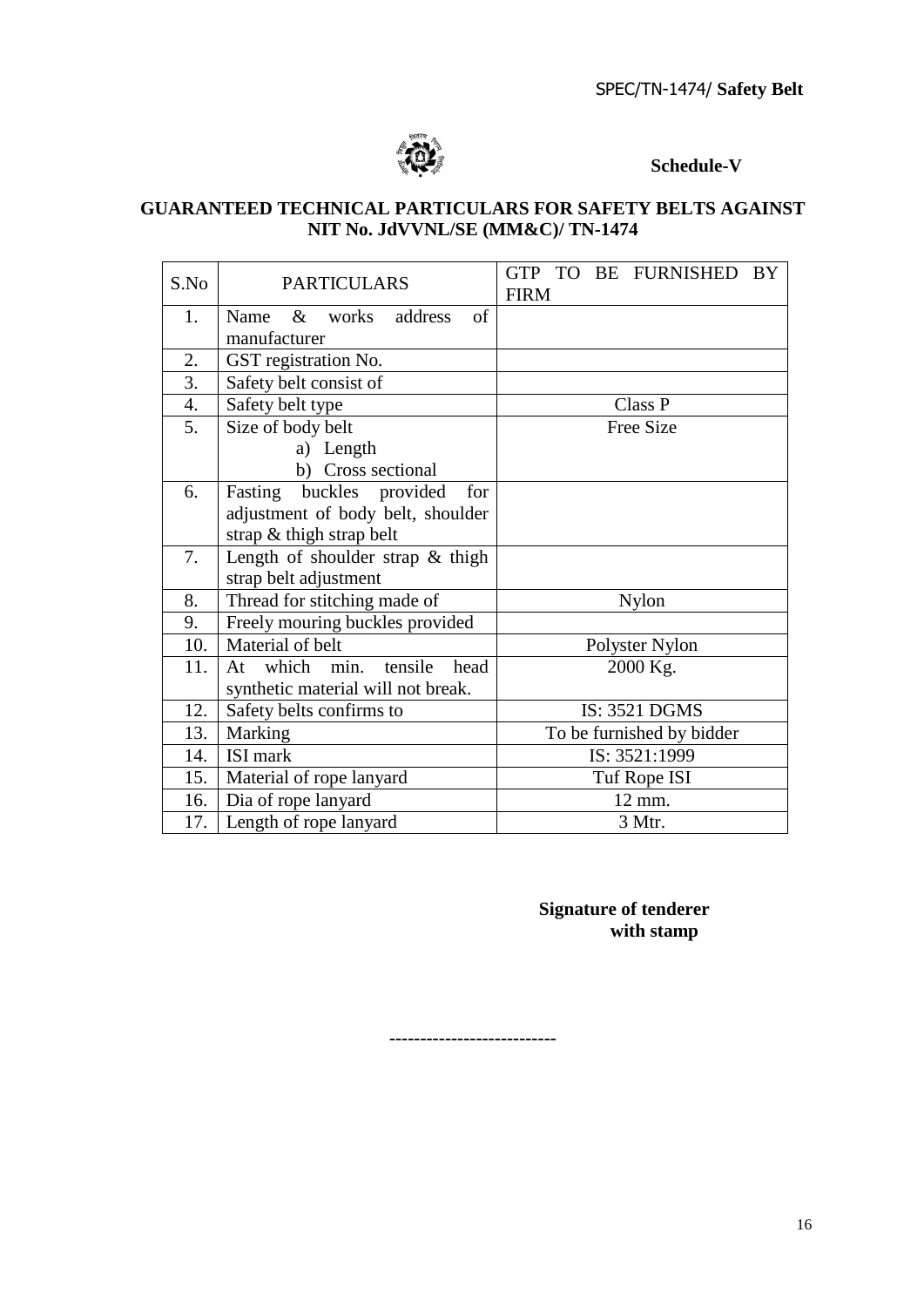#### **SCHEDULE – V A**

## **JODHPUR VIDYUT VITRAN NIGAM LIMITED A Govt. of Rajasthan Undertaking**

Statement of guaranteed technical particulars and other performance data for supply of ……………………………………….. (Name of material) against specification no..……………………….. S.No. Particulars of technical & other performance data guaranteed.

Certified that we agree to all the aforesaid technical particulars and other performance data except following:-

| S.No. | Particulars of technical & other | Reasons for           |
|-------|----------------------------------|-----------------------|
|       | Performance data                 | deviations/departure. |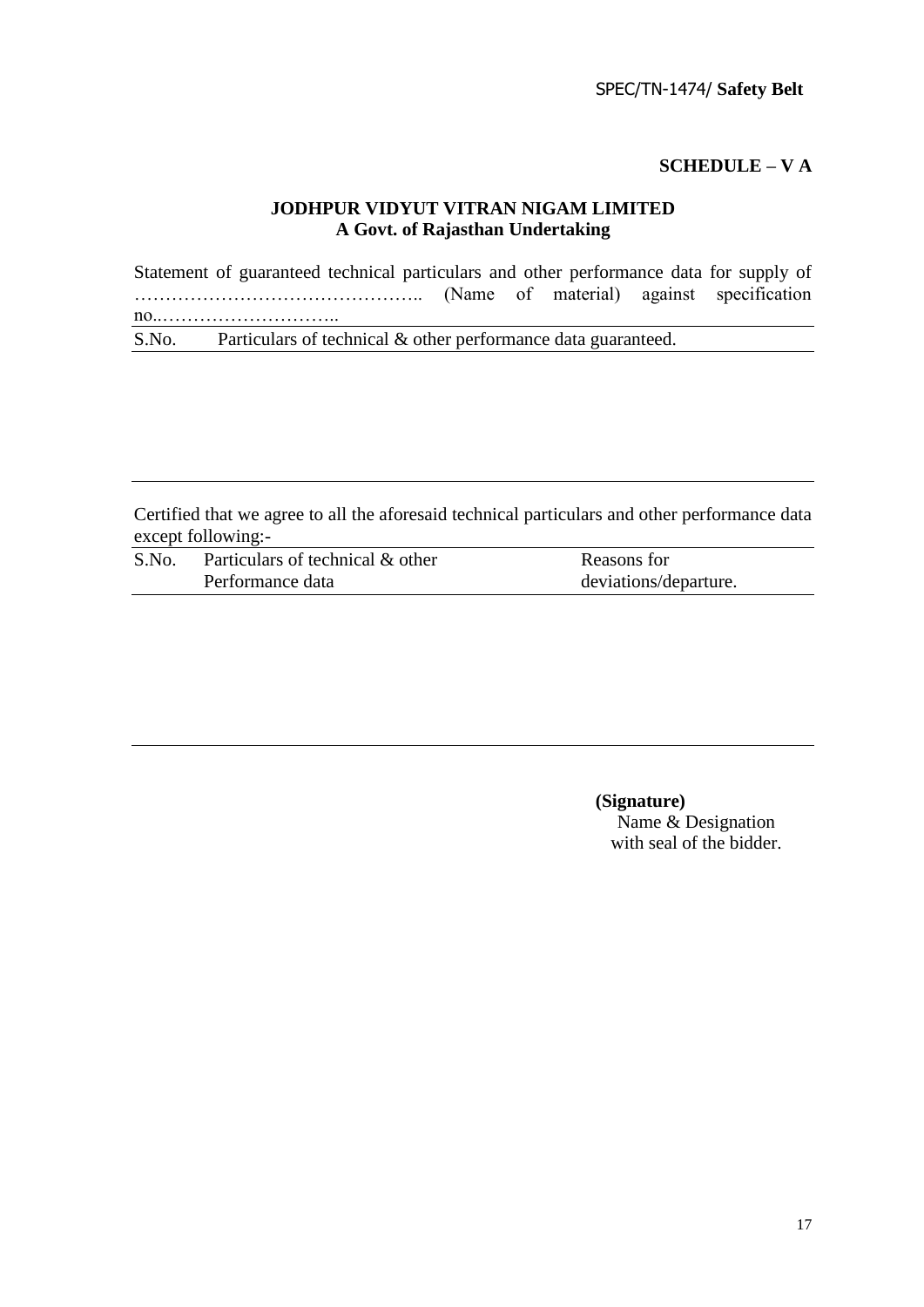**Schedule – VI (A)**



## **JODHPUR VIDYUT VITRAN NIGAM LIMITED A Govt. of Rajasthan Undertaking**

## **DEPARTURE/DEVIATION FROM TECHNICAL SPECIFICATION**

The bidder shall state under this schedule the departure from the Purchaser's specification in respect of technical is as under:-

S.No. Main Deviations from Technical Specification.

Certified that we agree to all the technical specification of the NIT except for the deviation to the extent indicated above.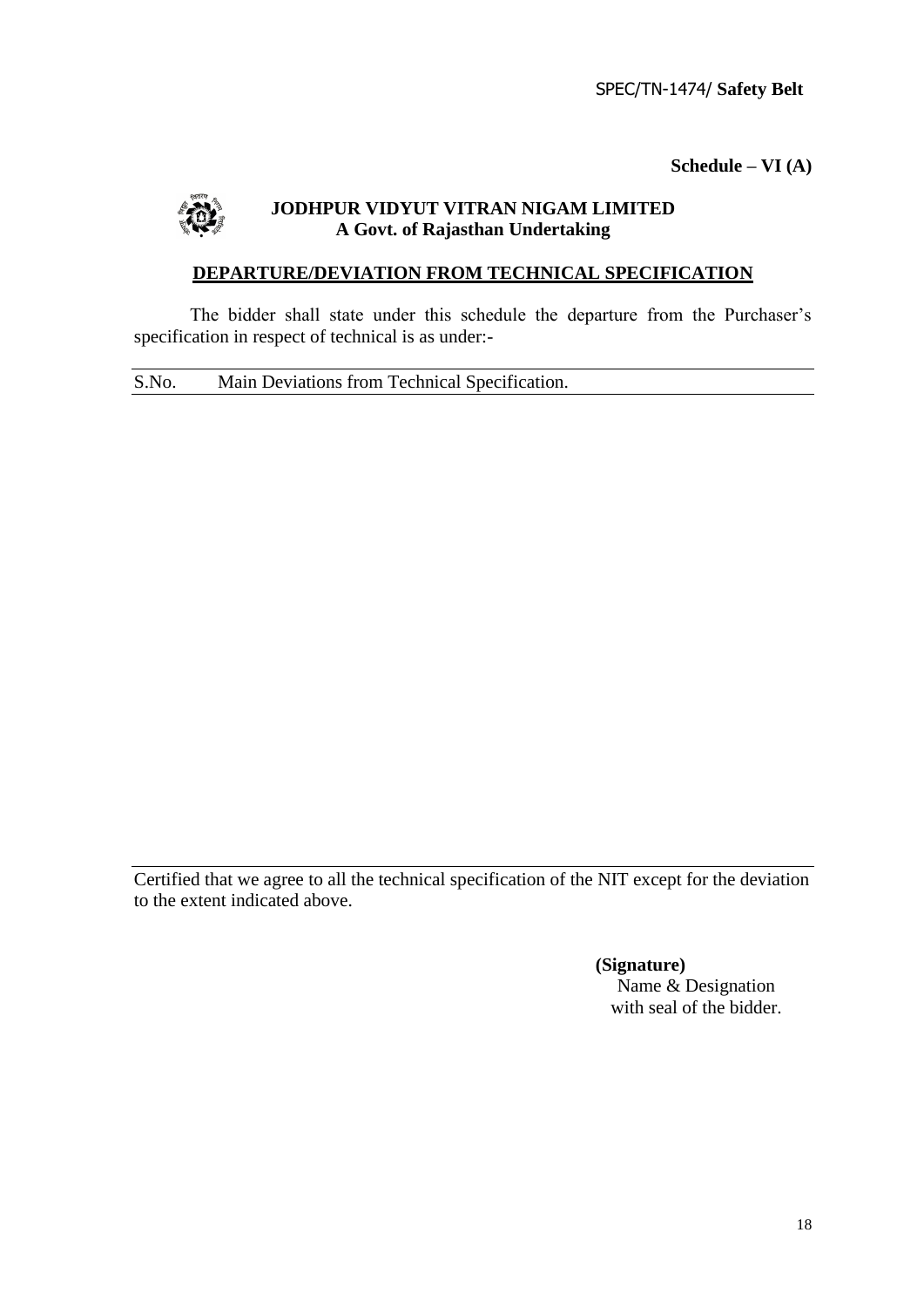**Schedule – VI (B)**



## **JODHPUR VIDYUT VITRAN NIGAM LIMITED A Govt. of Rajasthan Undertaking**

## **DEPARTURE FROM COMMERCIAL TERMS & CONDITIONS OF THE SPECIFICATION**

The bidder shall state under this schedule the departure from the Purchaser's specification in respect of Commercial terms & conditions:-

S.No. Main Deviations from Specification.

Certified that we agree to all the commercial terms & conditions as laid down in General Conditions of Contract to the specification except for the deviation to the extent indicated above.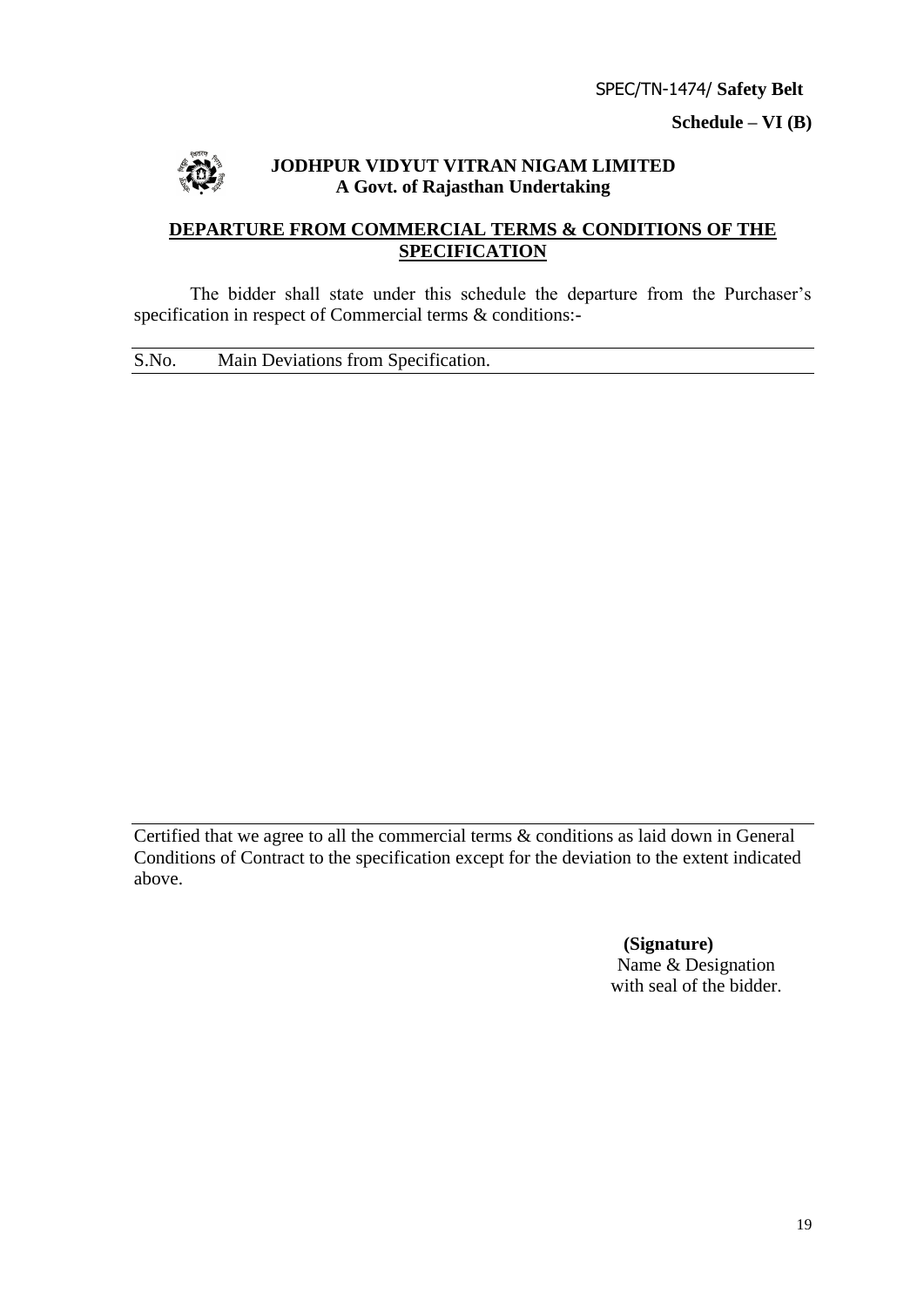**Schedule – VII**



## **JODHPUR VIDYUT VITRAN NIGAM LIMITED A Govt. of Rajasthan Undertaking**

## **LIST OF PAST SUPPLIES**

The bidder shall state under this schedule whether material and equipments, similar to those offered in the tender have been previously supplied by him. A list shall be given of such orders executed by him together with information regarding the names of purchasing organizations, quantities supplied and when the supplies were effected. This list should be in form given below:-

| S.No. Detailed particulars<br>of items supplied | Qty in<br>Nos.                  | Order No.<br>& Date<br>authority | Name & details Date of<br>of purchasing | Completion                  |
|-------------------------------------------------|---------------------------------|----------------------------------|-----------------------------------------|-----------------------------|
| $\overline{2}$                                  | 3                               | $\overline{4}$                   | 5                                       | 6                           |
| If executed partially<br>to be mentioned        | whether still<br>to be executed | Delivery                         | stipulated in order                     | Remarks<br>$(Qty.$ in Nos.) |
| $\overline{7}$                                  | 8                               |                                  | 9                                       | 10                          |

**Note:** Separate schedules are to be furnished by the bidder for past supply to the JdVVNL, Jodhpur other State Electricity Boards and other Departments /Organisations.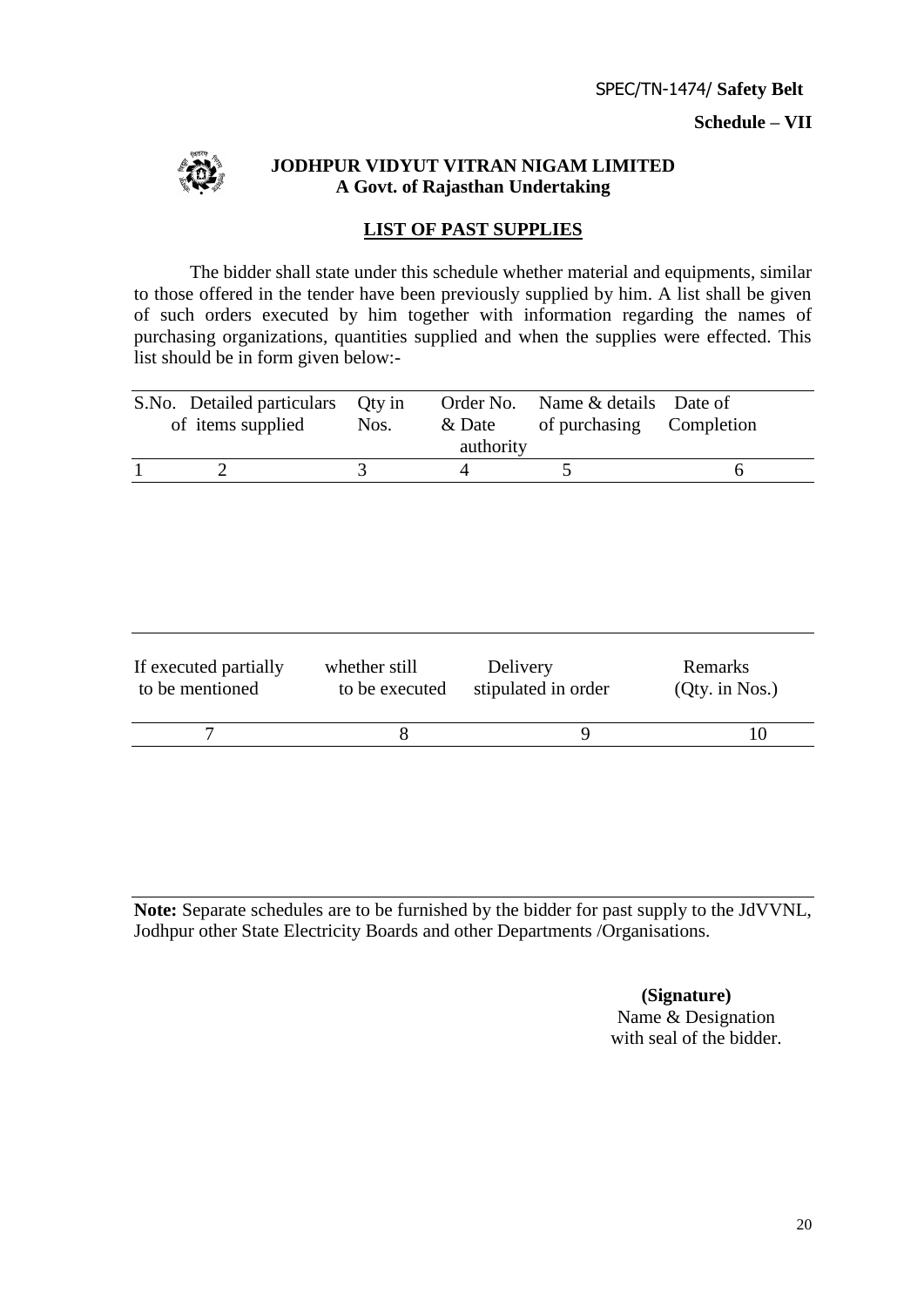**Schedule-VIIA**



# **PROFORMA FOR C.A. CERTIFICATE FOR QUANTITY VERIFICATION**

#### **TN No.1474**

#### **TO WHOM SO EVER IT MAY CONCERN**

This is to certify that  $M/s$ . designed, manufactured/ fabricated, tested and supplied similar item/ higher rating of tendered material/ equipments / in last three financial years from the date of opening of Techno-Commercial bid to the utilities / Government Department / Discoms / Organization as detailed out below :

| S.  |                      |                                   |                | Financia Detailed Name & Order No. Unit |    |      | <b>Ordered</b> |      | Actual supplied | <b>Remark</b> |
|-----|----------------------|-----------------------------------|----------------|-----------------------------------------|----|------|----------------|------|-----------------|---------------|
| No. |                      | 1 Year in particula particul $\&$ |                | date                                    |    |      |                |      | upto            | S             |
|     | which                | <b>rs</b>                         | ofars          | of against                              |    | Qty. | <b>Value</b>   | Qty. | <b>Value</b>    |               |
|     | $ material $ item(s) |                                   | Purchasi which |                                         |    |      | (Rs.)          |      | (Rs.)           |               |
|     | supplied supplied    |                                   | ng             | item(s)                                 |    |      |                |      |                 |               |
|     |                      |                                   |                | Authorit supplied.                      |    |      |                |      |                 |               |
|     |                      |                                   |                |                                         |    |      |                |      |                 |               |
| 1.  | 2.                   | 3.                                | 4.             | 5.                                      | 6. | 7.   | 8.             | 9.   | 10.             | 11.           |
|     |                      |                                   |                |                                         |    |      |                |      |                 |               |
|     |                      |                                   |                |                                         |    |      |                |      |                 |               |
|     |                      |                                   |                |                                         |    |      |                |      |                 |               |
|     |                      |                                   |                |                                         |    |      |                |      |                 |               |
|     |                      |                                   |                |                                         |    |      |                |      |                 |               |
|     |                      |                                   |                |                                         |    |      |                |      |                 |               |

Signature Signature of

Name & Designation Name : With Seal of the Tenderer Address : Date \_\_\_\_\_\_\_\_\_\_\_\_\_\_ Membership No. Place \_\_\_\_\_\_\_\_\_\_\_\_\_\_

C.A of firm with seal

The above particulars are true and correct based on explanations, records and books of accounts produced before us. Further the above certificate has been issued on the request of the company.

CA Firm(\_\_\_\_\_\_\_\_\_\_\_\_\_\_\_\_\_\_)

**Note: The CA certificate must be signed by the bidder and C.A. firm on the letter head of C.A. The details i.e. address of C.A. & membership No. shall clearly be mentioned on CA certificate. In case CA certificate is not signed by the bidder/ furnished without membership no. & address of C.A. then same may not be considered for which responsibility rests with the bidder.**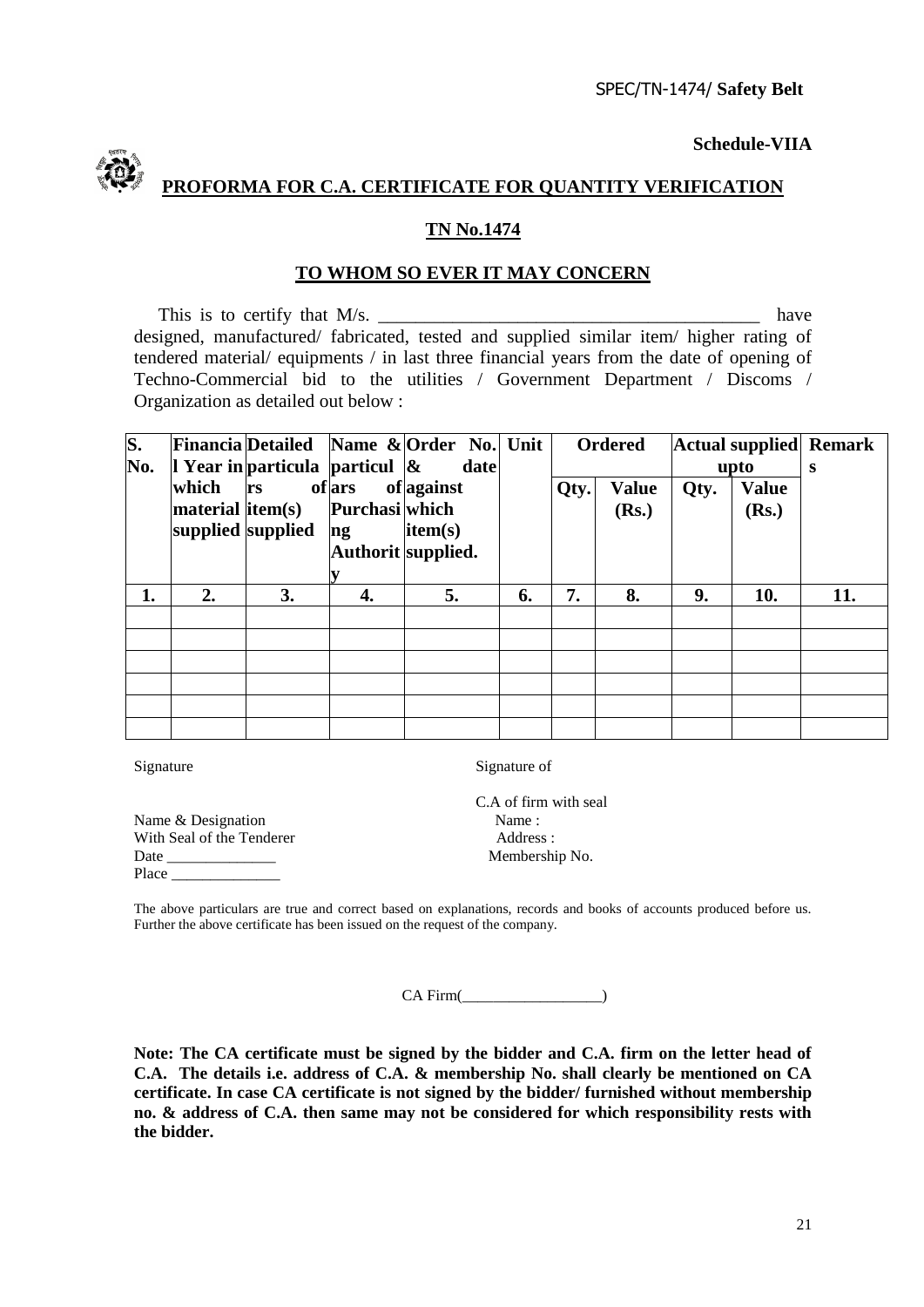**Schedule – VIII**



## **JODHPUR VIDYUT VITRAN NIGAM LIMITED A Govt. of Rajasthan Undertaking**

## DELIVERY SCHEDULE PART-A

The delivery schedule of the material by the Purchase Officer is as mentioned hereunder:-

| S.No. | <b>Particulars of Material</b> | Delivery                                                                                                   |
|-------|--------------------------------|------------------------------------------------------------------------------------------------------------|
|       | <b>Safety Belt</b>             | Commencement period shall be 30 days from                                                                  |
|       |                                | the date of receipt of purchase order and<br>entire supply shall be completed in two<br>months thereafter. |

## PART-B

In case bidder deviates from the delivery schedule mentioned by the purchaser in Part-A then the delivery schedule shall be indicated/mentioned by the bidder as under:-

| S.No. | <b>Particulars of Material</b> | Commencement<br>Delivery | and | Monthly |
|-------|--------------------------------|--------------------------|-----|---------|
|       | <b>Safety Belt</b>             |                          |     |         |

**Note:** During the commencement period the contractual formalities shall be got completed.

> **(Signature)** Name & Designation

with seal of the bidder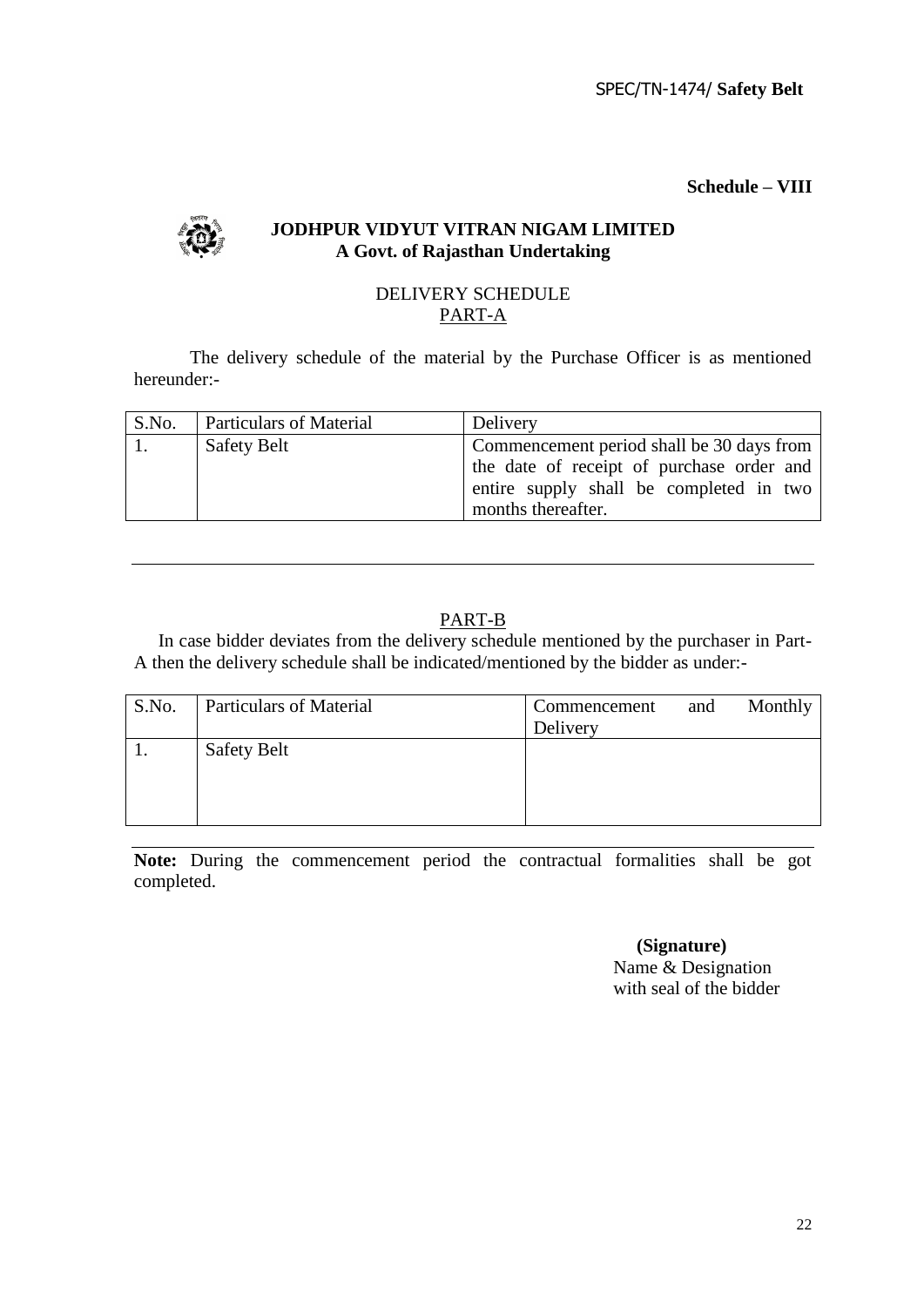#### **Schedule – IX**



## **JODHPUR VIDYUT VITRAN NIGAM LIMITED A Govt. of Rajasthan Undertaking**

List of Equipments and Technical Hands Available with the Firm (To be filled in by the bidders & enclosed with the bid)

Manufacturers and / or their authorized agents who are quoting against this bid are requested to furnish the following information along-with the bid. The Purchaser will have the discretion to ignore the bid without the under noted particulars and/or ignore the bid particulars.

- 1. Name and Address of Manufacturer.
- 2. Place where works exist.
- 3. GSTIN
- 4. Details of machinery particularly with B.H.P. of each item installed.
- 5. Details of staff employed in the works.
- 6. Date when started the manufacturing of item under reference.
- 7. List of items manufactured.
- 8. Literature and drawings of items manufactured showing their description, size, design and other important technical particulars.
- 9. Details of order so far, executed along with the names of organization to whom supplied.
- 10. Manufacturing capacity.
- 11. Is the workshop open for inspection by the representative of the board, if required?
- 12. Statement of financial resources and Banking Reference along with Balance-Sheet for previous two years.
- 13. Testing facilities available for the manufactured articles in the testing laboratory of works.
- 14. Whether the Firm is a small/medium/large scale industry.
- 15. Registration No. with :
	- i. Small Scale, National/State.
	- ii. DGTD
	- iii. State Industries Department.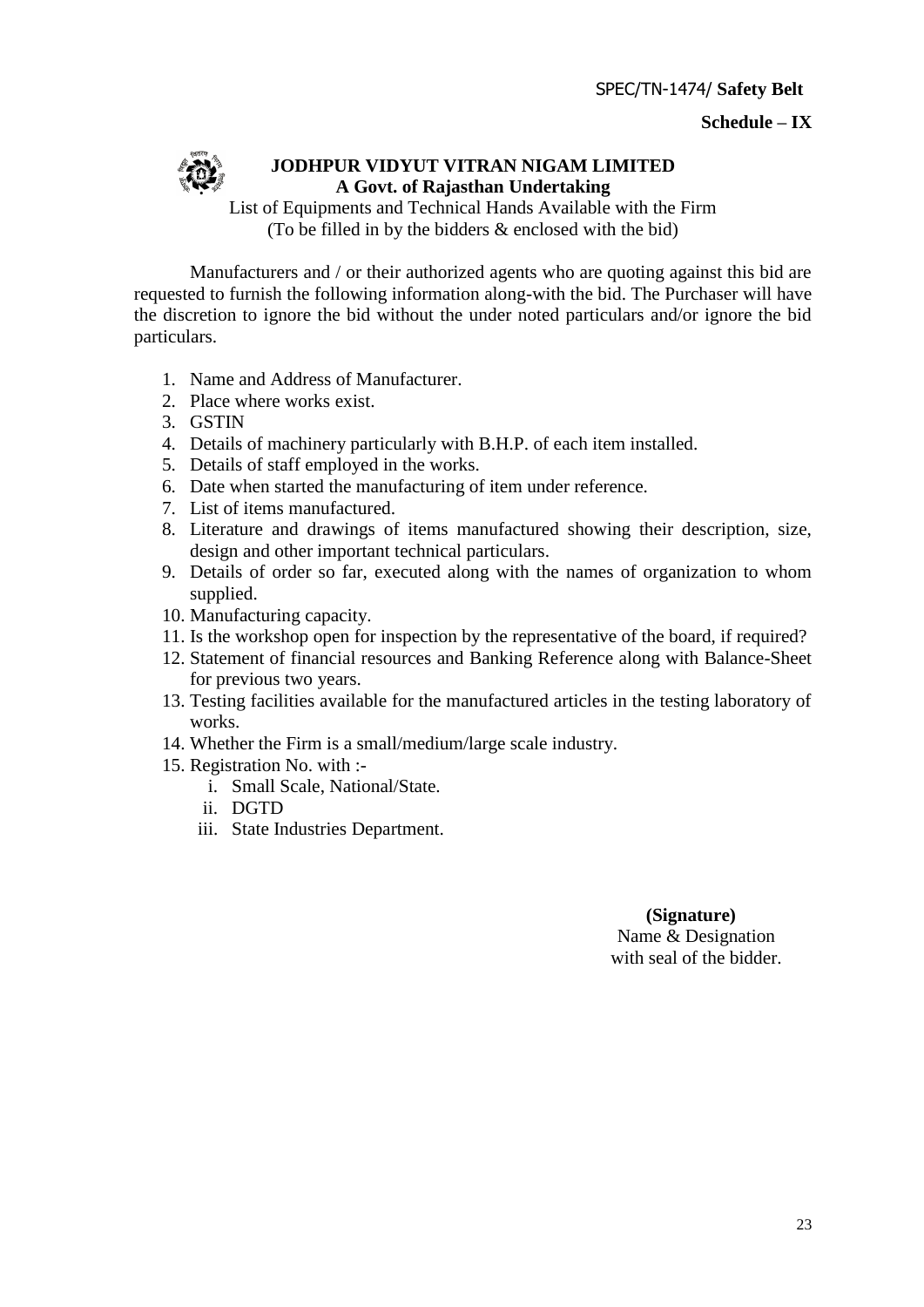**Schedule –X**

## **GENERAL PARTICULARS ABOUT THE TENDER IN BRIEF**

#### **JODHPUR VIDYUT VITARAN NIGAM LIMITED OFFICE OF THE SUPERINTENDING ENGINEER (MM&C) NEW POWER HOUSE, INDUSTRIAL AREA, JODHPUR –342 003**

## **TELEPHONE: 0291-2651376 FAX: 0291-2746539**

## **BID DOCUMENT FOR PURCHASE OF SAFETY BELTS AGAINST TN-1474.**

| $\mathbf A$ | NIT No.                          | TN-1474                                                                                            |  |
|-------------|----------------------------------|----------------------------------------------------------------------------------------------------|--|
| B           | Last date for receipt of tenders | 30.08.2018 upto 12:00 PM                                                                           |  |
| $\mathbf C$ | Date & time of tender opening    | 30.08.2018 at 3:00 PM                                                                              |  |
| D           | Cost of Specification            | Rs. 2,950.00 (Two Thousand Nine Hundred & Fifty)<br>only)                                          |  |
|             |                                  | For MSME: Rs. 1,475 (One Thousand Four Hundred<br>&Seventy Five only)                              |  |
| E           | Processing of RISL               | Rs. 1,000.00 (One Thousand only)                                                                   |  |
| F           | Bid security to be deposited     | General Bidder: $Rs. 77853.00$<br>Sick Unit: Rs. 38927.00<br>SSI unit of Rajasthan: Rs. 19464.00 * |  |
| G           | Validity                         | 120 days from the next date of opening of techno-<br>commercial bid.                               |  |

**\*In case SSI unit of Rajasthan quotes the less than the tendered quantity , then they are required to furnish Bid security @ 0.5% of the value of the quantity offered by them, failing which bid shall be considered non-responsive.**

**The micro , small & Medium Scale Industries of Rajasthan and sick Industries , other than Small Scale Industries , whose cases are pending before the Board of Industrial and Financial Reconstructioon (BIFR) shall furnish self attest documentary evidence duly attested by notary to claim the above.**

## **VERY VERY IMPORTANT**

 The bids not accompanied with qualification requirement , technical requirement indicated in the specification and other requirement given here under will be considered as incomplete offer and sufficient grounds for offer to be passed over:

- 1. Capacity, capability and competency proofing documents.
	- a. Capacity /orders of similar and higher rating of tendered equipment booked as on date of biding with type and rating and construction details of equipment for which order received be indicated.
	- b. Copy of purchase orders of Erstwhile RSEB /SEB`S / Electric Utilities / Govt.
- 2. Departments / Discom for similar or higher rating equipment latest executed.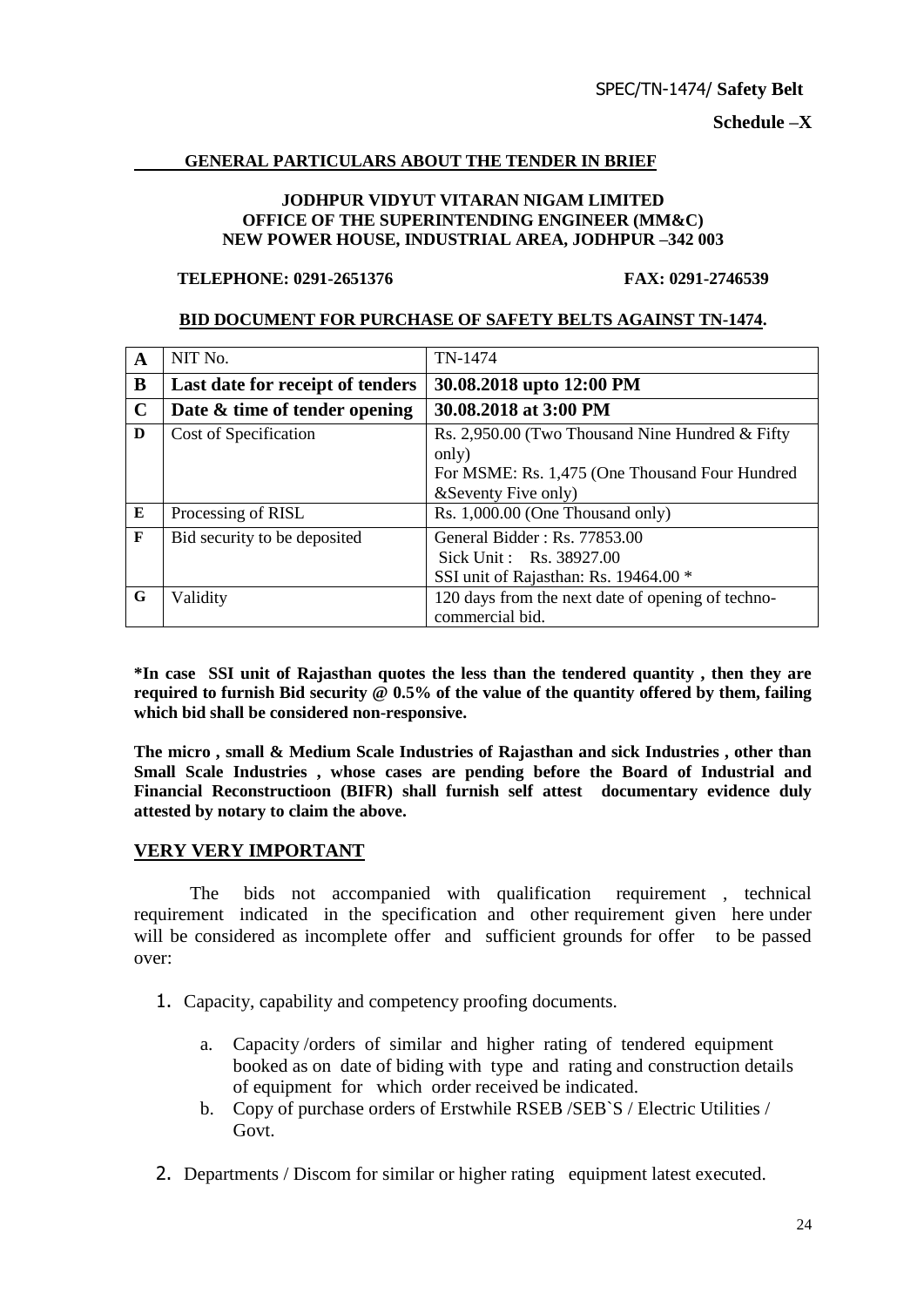- 3. Year wise past experience for last 5 years of similar or higher rating of tendered equipment.
- 4. The details of testing facilities available at the works and copies of latest type test certificates or other relevant test certificates, carried out on similar ITEM.
- 5. Quality assurance plan.
- 6. Complete guaranteed technical particulars, out lines and general arrangement drawings along with Bill of Material.
- 7. Bids without Section-I, II, III & Schedules (I to X) shall be rejected.
- 8. Bids shall be furnished **through online**.
- 9. JdVVNL has the right to reject any offer on the basis of track record of poor performance in execution of previous order / equipment supplied /after sales service while evaluating the Techno-Commercial bid.
- 10.JdVVNL reserves the right to accept minor deviations in standard terms and conditions and also in technical and constructional features as specified in the technical specification **(Schedule-III).**
- 11.Deviation of any kind shall not be quoted in price bid, if found quoted, the same shall be ignored.
- 12.The following facilities are to be provided by the supplier at his own cost to the inspecting officer of Nigam (JdVVNL):-
- i. Suitable accommodation.
- ii. Local conveyance between arrival point, place of stay, works and departure point.

iii. The supplier shall assist in arranging return ticket and reservation on the request of the inspecting officer for which the payment shall be made by the inspecting officer. In case of joint inspection, single or shared double room accommodation shall be provided

----------------------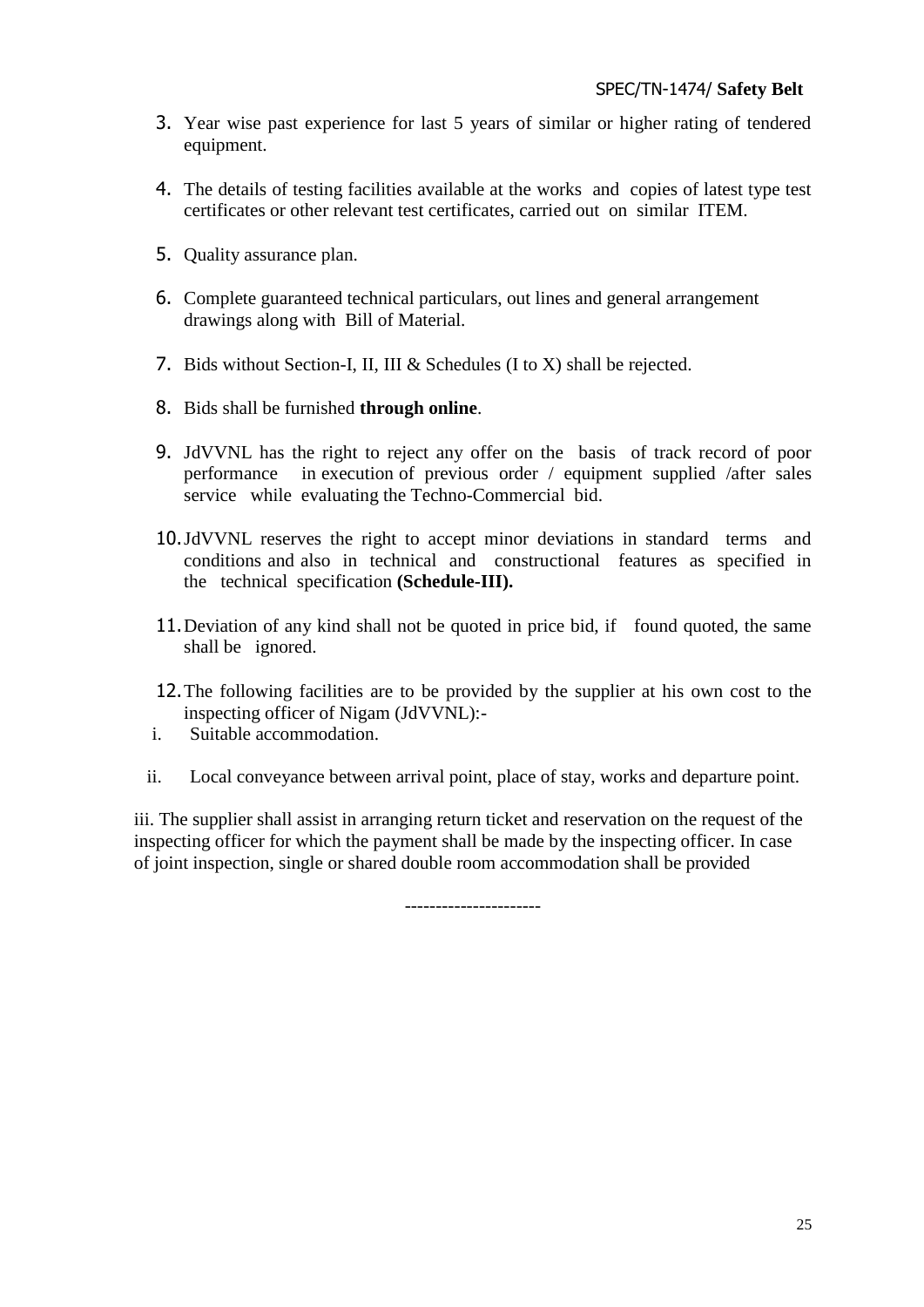# **Schedule – XI**

| (ON NON JUDICIAL STAMP OF RS. 100/-)                                                                                                                                        |                              |                                |  |  |  |
|-----------------------------------------------------------------------------------------------------------------------------------------------------------------------------|------------------------------|--------------------------------|--|--|--|
|                                                                                                                                                                             |                              |                                |  |  |  |
| Residing at                                                                                                                                                                 |                              |                                |  |  |  |
|                                                                                                                                                                             |                              | Proprietor/Partner/Director of |  |  |  |
|                                                                                                                                                                             |                              |                                |  |  |  |
|                                                                                                                                                                             |                              | has been                       |  |  |  |
| issued acknowledgement of Entrepreneurial Memorandum Part II by the District                                                                                                |                              |                                |  |  |  |
|                                                                                                                                                                             |                              |                                |  |  |  |
|                                                                                                                                                                             |                              |                                |  |  |  |
| items:                                                                                                                                                                      |                              |                                |  |  |  |
| Name of Items                                                                                                                                                               | Production Capacity (Yearly) |                                |  |  |  |
| (i)                                                                                                                                                                         |                              |                                |  |  |  |
| (ii)                                                                                                                                                                        |                              |                                |  |  |  |
| (iii)                                                                                                                                                                       |                              |                                |  |  |  |
| (iv)                                                                                                                                                                        |                              |                                |  |  |  |
| (v)                                                                                                                                                                         |                              |                                |  |  |  |
| (b) My/Our above noted acknowledgement of Entrepreneurial Memorandum Part-II has<br>not been cancelled or withdrawn by the Industries Department and that the enterprise is |                              |                                |  |  |  |

**Format of Affidavit**

regularly manufacturing the above items.

(c) My/Our enterprise is having all the requisite plant and machinery and is fully equipped to manufacture the above noted items.

Place\_\_\_\_\_\_\_\_\_\_\_\_\_\_\_

 Signature of Proprietor/Director Authorized Signatory With Rubber Stamp and date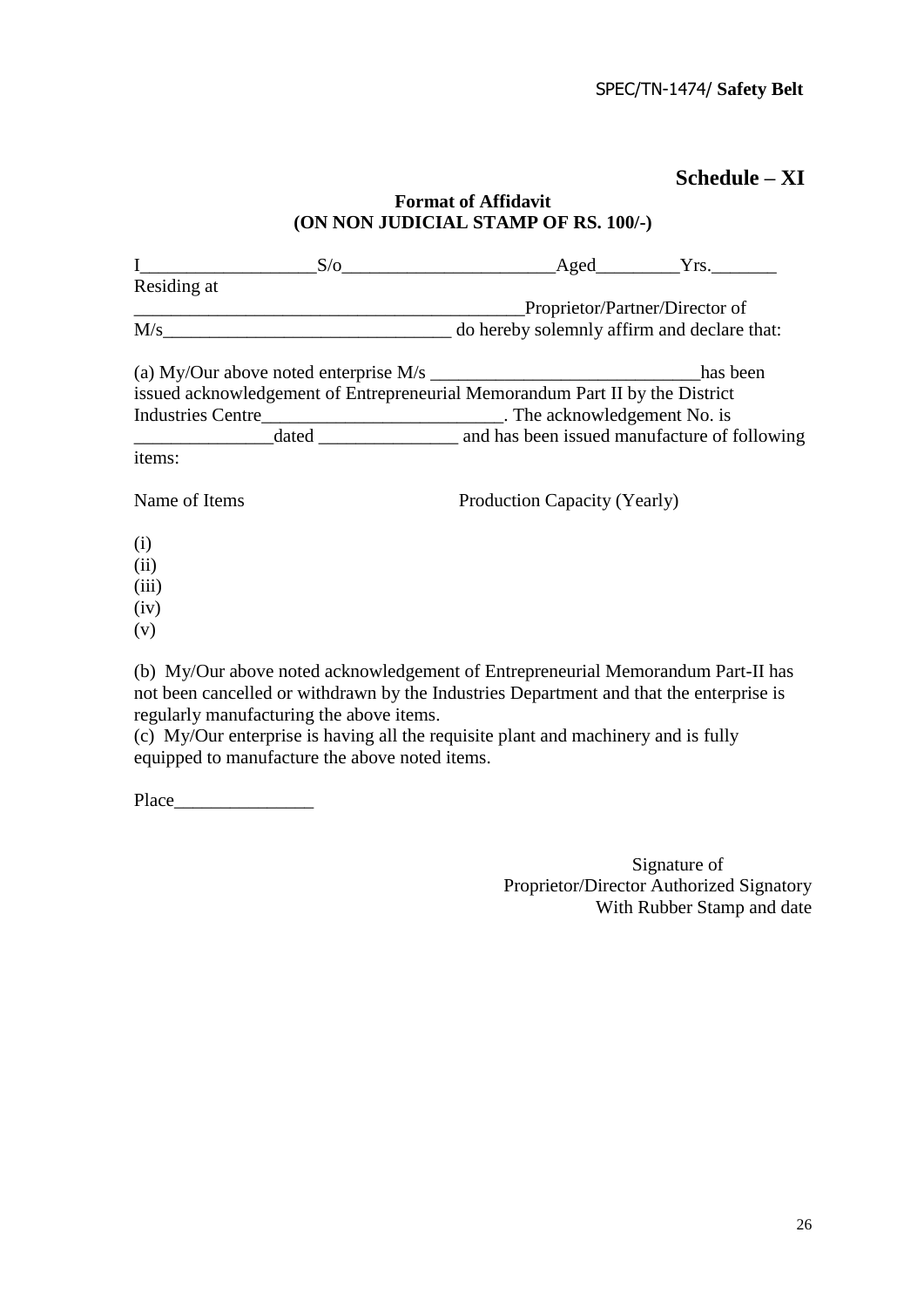#### **GENERAL Amendments in GCC & ITB**

**1) Wherever EMD and Security Bank Guarantee (SBG), are appearing in the ITB, GCC & other Bidding Documents, same is hereby replaced by BID SECURITY as under:-**

#### **BID SECURITY**

Bid security shall be 2% **of the estimated value of subject matter of procurement put to bid.** In case of Small Scale Industries of Rajasthan it shall be 0.5% of the **quantity offered** for supply and in case of sick industries, other than Small Scale Industries, whose cases are pending with Board of Industrial and Financial Reconstruction, it shall be 1% of the value of bid. Every bidder, if not exempted, participating in the procurement process shall be required to furnish the bid security as specified in the notice inviting bids.

**In case SSI unit of Rajasthan quotes the less than the tendered quantity, then they are required to furnish Bid Security @ 0.5% of the value of the quantity offered by them, failing which bid shall be considered non-responsive.** 

The Bid Security amount (as applicable) to be paid by Demand Draft/Banker's Cheque in favour of SR. AO (CASH & CPC), JDVVNL, Jodhpur (payable at Jodhpur) 342003 **upto 4.00 p.m. upto one WORKING day prior to schedule date of opening** of respective bid or Bank Guarantee, in specified format, of a scheduled bank in favour of Superintending Engineer (MM&C), JDVVNL, Jodhpur, be deposited to the Sr.Accounts Officer (MM&C), JDVVNL, New Power House, Industrial Area,Jodhpur-342003 **upto 4.00 p.m. upto one WORKING day prior to schedule date of opening** of respective bid and obtain a receipt/acknowledgement thereof. No other mode of deposit shall be accepted. At the time of depositing the Bid Security amount or Bank Guarantee, the bidder shall also furnish self attested and duly attested by Notary, the documentary evidence of SSI unit of Rajasthan or of sick unit (as applicable) along with affidavit as per schedule XI on Non-Judicial Stamp of Rs. 100/-

The Bank Guarantee against Bid Security be issued by Nationalized / Scheduled Bank. The same may be accepted after confirmation by issuing Bank. If any Bid Security Bank Guarantee not is proper format / not confirmed by the issuing Bank the same would not be accepted and the bidder would be immediately shorted out from bid process.

The Micro, Small & Medium Scale Industries of Rajasthan and sick industries, other than Small Scale Industries, whose cases are pending before the Board of Industrial and Financial Reconstruction (BIFR) shall furnish self-attested documentary evidence duly attested by Notary to claim the above.

**2) Wherever Performance Bank Guarantee (PBG) and Composite Bank Guarantee (CBG) are appearing in the ITB, GCC & other Bidding Documents, same are hereby replaced by PERFORMANCE SECURITY as under:-**

#### **PERFORMANCE SECURITY**

(i) Performance security shall be solicited from all successful bidders except the department's of the State Government and undertakings, corporations,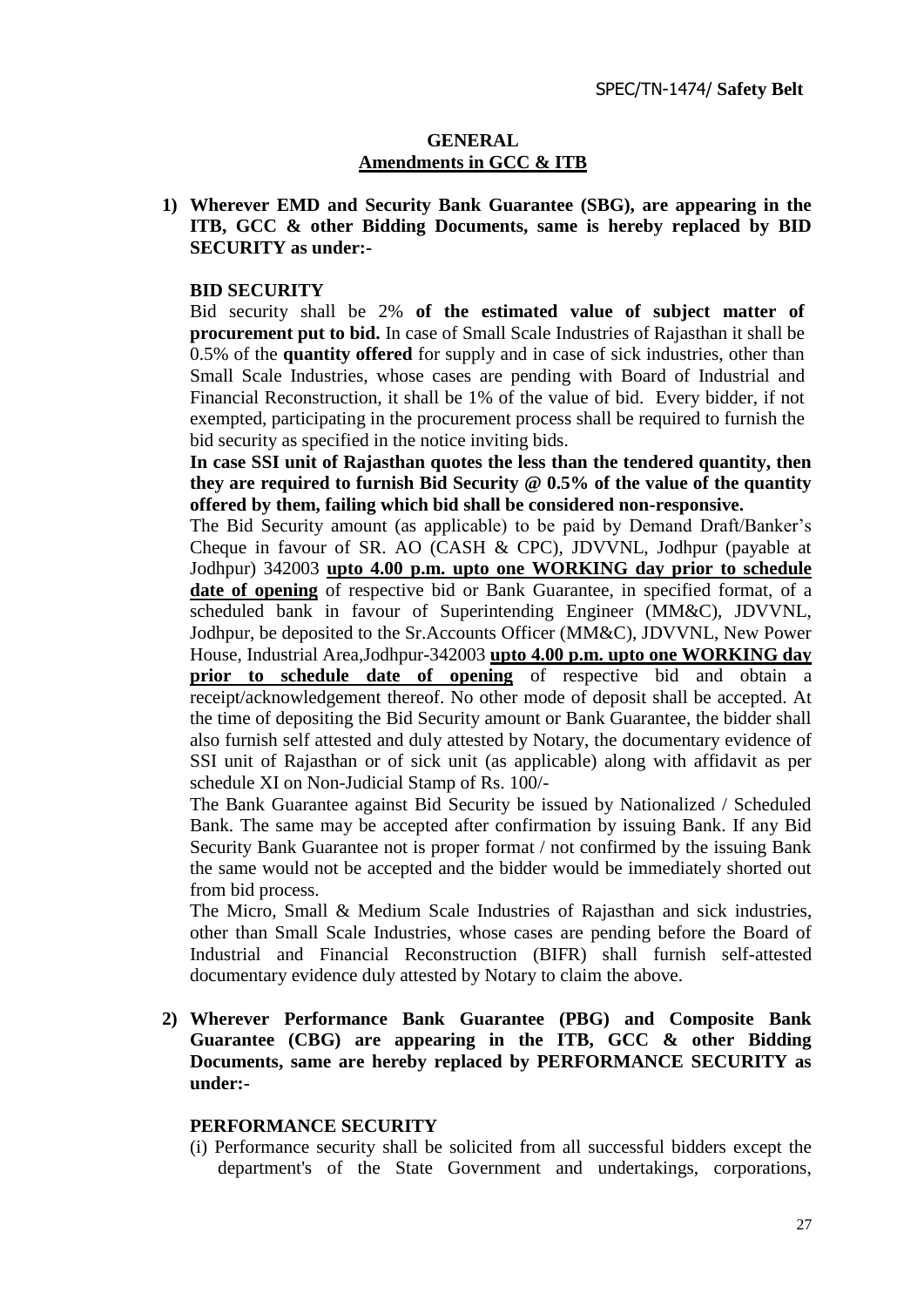autonomous bodies, registered societies, co-operative societies which are owned or controlled or managed by the State Government and undertakings of the Central Government. However, a performance security declaration shall be taken from them. The State Government may relax the provision of performance security in particular procurement or any class of procurement.

(ii) Performance security from the successful bidder shall be **5%** of the amount of supply order (in case of established suppliers)/ **1%** of the amount of supply order (in case of Micro, Small & Medium scale industries of Rajasthan)/ **2%** of the amount of supply order (in case of sick industries) / **10%** of the amount of supply order (in case of other suppliers). In case of successful bidder, the amount of bid security may be adjusted in arriving at the amount of the performance security, or refunded if the successful bidder furnishes the full amount of performance security.

## **3) VENDOR REGISTERATION**

**The relaxation/exemption given to the registered vendors of the Nigam in respect of EMD/SBG, wherever appearing in the ITB, GCC & other Bidding documents, are hereby WITHDRAWN.**

**4) The indirect taxes i.e. Excise Duty, Service Tax, VAT/CST, Entry Tax etc. mentioned in G.C.C., may now be read as G.S.T**

#### **5) Due Date of payment:**

Payment shall be due and payable by the purchaser in accordance with the provision of the contract within a reasonable period from the date of receipt of each invoice by the contractor / supplier duly supported by a certificate of the Engineer. The purchaser will take all possible effort to make payment to the contractor / supplier generally on **45th day** after receipt of duly verified challans / receipts / bill in the office of paying authority (Sr. Accounts Officer (Cash &CPC) Jodhpur Discom, Jodhpur / Concerned Circle Accounts Officer) and completion of contractual formalities. But in case of delay in payment the purchaser shall not be liable to pay any interest on the outstanding amount to the contractorsupplier.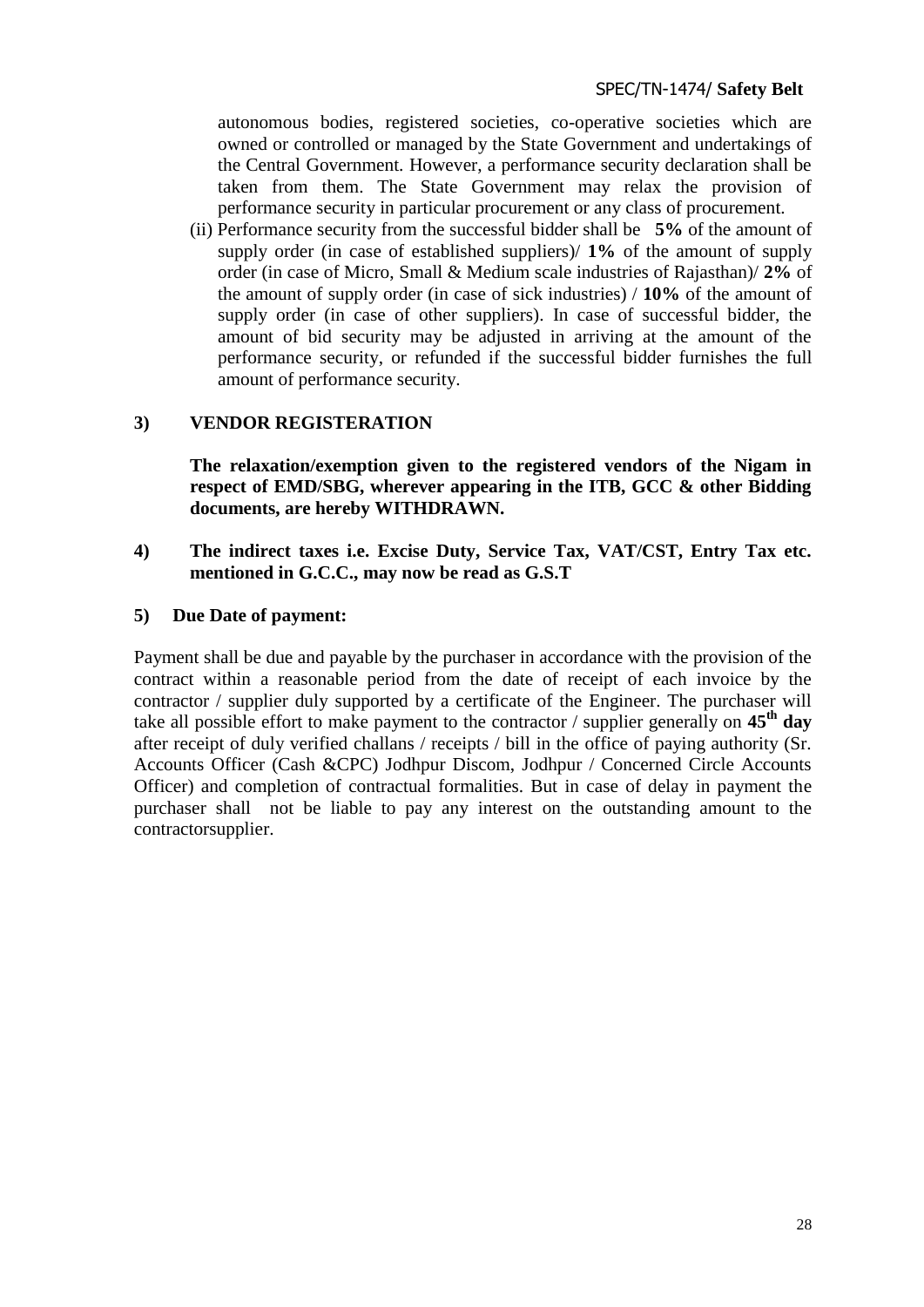Bank Guarantee No. \_\_\_\_\_\_\_. Security Amount :  $\qquad \qquad$ 

Issued on dated : \_\_\_\_\_\_\_\_.

Valid upto : \_\_\_\_\_\_\_\_.

Claim upto / Grace period: \_\_\_\_\_\_\_\_\_\_\_.

#### **PERFORMA OF BANK GUARANTEE FOR BID SECURITY**

(Bank Guarantee in lieu of bid Security on non-judicial Stamp Paper of Rajasthan State of 0.25% of the B.G. value or Rs.25,000/-, whichever is less) To,

 The Superintending Engineer (MM&C), Jodhpur Vidyut Vitaran Nigam Limited, Jodhpur.

- 1. Whereas (name of the Bidder) (hereinafter called "the Bidder") has submitted its bid dated \_\_\_\_\_ (date of submission of bid) for \_\_\_\_\_\_\_\_ (name of contract/ name of the material with Bid no. / TN No. \_\_\_\_\_) (hereinafter called "the Bid").
- 2. KNOW ALL PEOPLE by these presents that WE \_\_\_\_\_\_\_\_\_\_\_\_\_\_\_ (name and address of branch of Bank ) of \_\_\_\_\_\_\_\_\_ (name of country), having our registered office at \_\_\_\_\_\_\_\_\_\_\_\_\_\_\_\_\_\_\_\_\_\_ (addresses of bank) (hereinafter called "the Bank"), are bound unto \_\_\_\_\_\_\_\_\_\_\_\_\_\_\_ (name of Purchaser) (hereinafter called "the Purchaser") in the sum of Rs. \*\_\_\_\_\_\_\_\_\_\_\_\_\_ for which payment well and truly to be made to the said Purchaser, the Bank binds itself, its successors, and assigns by these presents sealed with the Common Seal of the said Bank this day of 20\_\_\_\_.
- 3. THE CONDITIONS of this obligation are :
	- i. If the bidder withdraws its Bid during the period of bid validity specified by the Bidder in the Bid Form; or
	- ii. If the bidder refuses to accept the correction of error in his Bid; or
	- iii. If the bidder, having been notified of the acceptance of its Bid by the purchaser during the period of bid validity:
	- a. Fails or refuses to execute the Contract Agreement within the time specified in purchase / work order, if required, or
	- b. Fails or refuses to furnish the performance security within the time specified in purchase / work order in accordance with the GCC, or
	- c. Fails to commence supply of goods or services or execute work as per purchase / work order within time specified.
	- iv. If the bidder breaches any provision of the Code of integrity specified in the RTPP Act and Chapter VI of the RTPP Rules.
- 4. We undertake unconditionally and irrevocably to guarantee as primary obligator and not as surety merely to pay to the purchaser a sum of Rs.  $\frac{1}{2}$  (in words Rs.  $\frac{1}{2}$  )

upon receipt of its first written demand, without the purchaser having to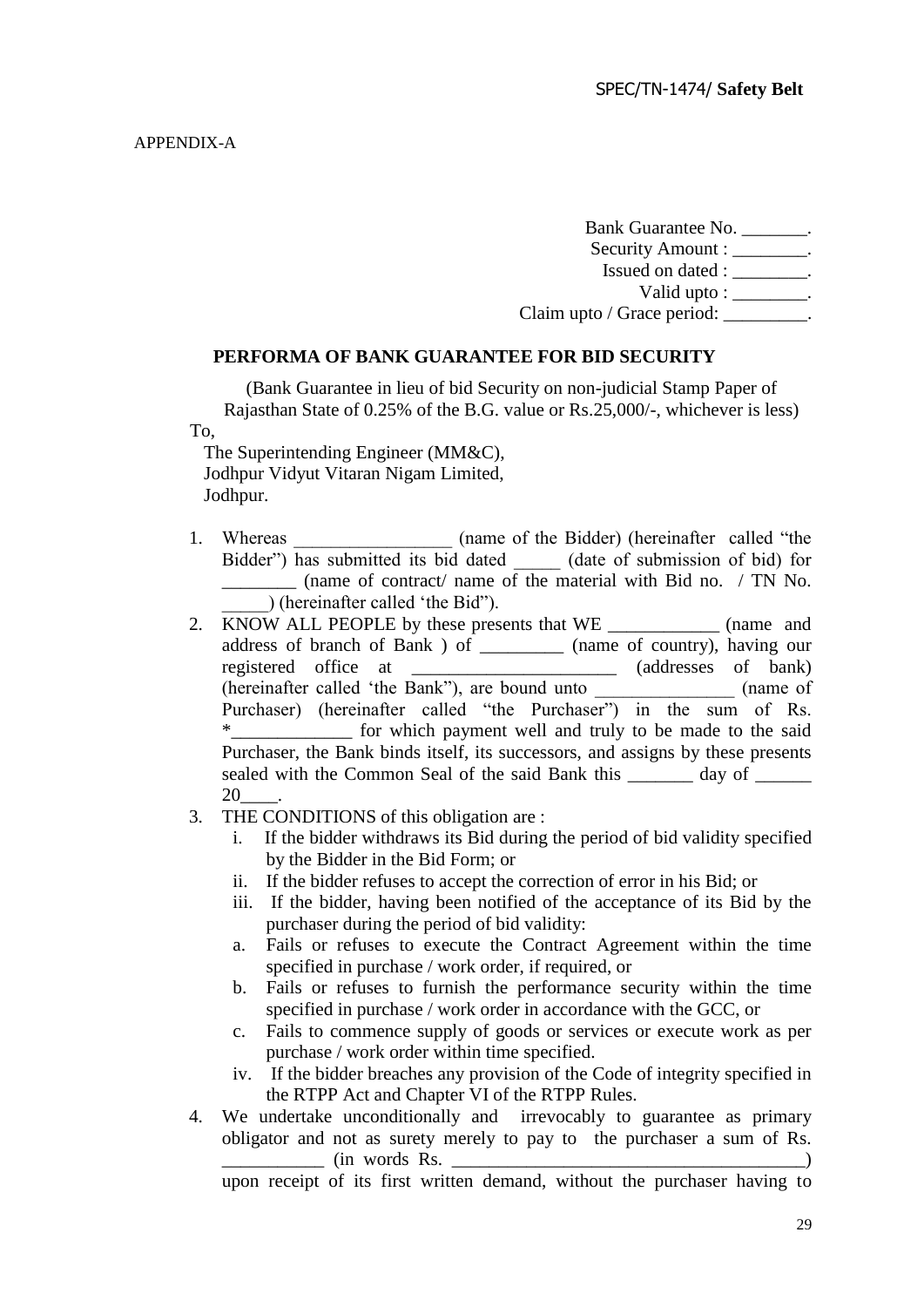substantiate its demand, provided that in its demand the Purchaser will note that the amount claimed by it is due to it owing to the occurrence of one or all of the above three conditions specifying the occurred condition or conditions.

- 5. The decision of the Superintending Engineer (MM&C), Jodhpur Vidyut Vitaran Nigam Limited, Jodhpur shall be final whether breach has been committed on the right to demand the amount of guarantee from us which has accrued to the purchaser.
- 6. This guarantee shall not cease or determine, if the purchaser grants time or indulgence or vary the terms of the contract with the Contractor or without our consent or knowledge.
- 7. The guarantee herein contained shall not be affected by any change in the constitution of the Contractor.
- 8. We \_\_\_\_\_\_\_\_\_\_ (Bank Name) further undertake not to revoke this guarantee during its currency except with the previous consent of the Superintending Engineer (MM&C), Jodhpur Vidyut Vitaran Nigam Limited, Jodhpur.
- 9. All disputes arising under the said guarantee between the Bank and the Nigam or between the Contractor and the Nigam pertaining to the guarantee, shall be subject to the jurisdiction of the Courts in Jodhpur, Rajasthan alone.
- 10. This guarantee will remain in force up to and including one hundred eighty (180) days after the date of the opening of bids, i.e. upto \_\_\_\_\_\_\_\_\_\_\_, with a further grace period of Ninety (90) days and any demand in respect thereof should reach the Bank not later than the above date.

Yours faithfully, Bankers (EXECUTANT) Signed by the above named Bank in presence of : (signature with full Name and Address)

Witness :

.

 $\overline{\phantom{a}}$  , and the set of the set of the set of the set of the set of the set of the set of the set of the set of the set of the set of the set of the set of the set of the set of the set of the set of the set of the s \_\_\_\_\_\_\_\_\_\_\_\_\_\_.

Attested by Notary Public, First Class Magistrate or directly confirmed by the executing Bank.

\* The Bidder should insert the amount of the guarantee in words and figures denominated in the currency of bid.

**Note** : In case the bid is submitted by a Joint Venture, the Bid Bank guarantee shall be in the name of Lead partner or in the name of joint venture partners submitting the Bid covering all the partners of the joint venture.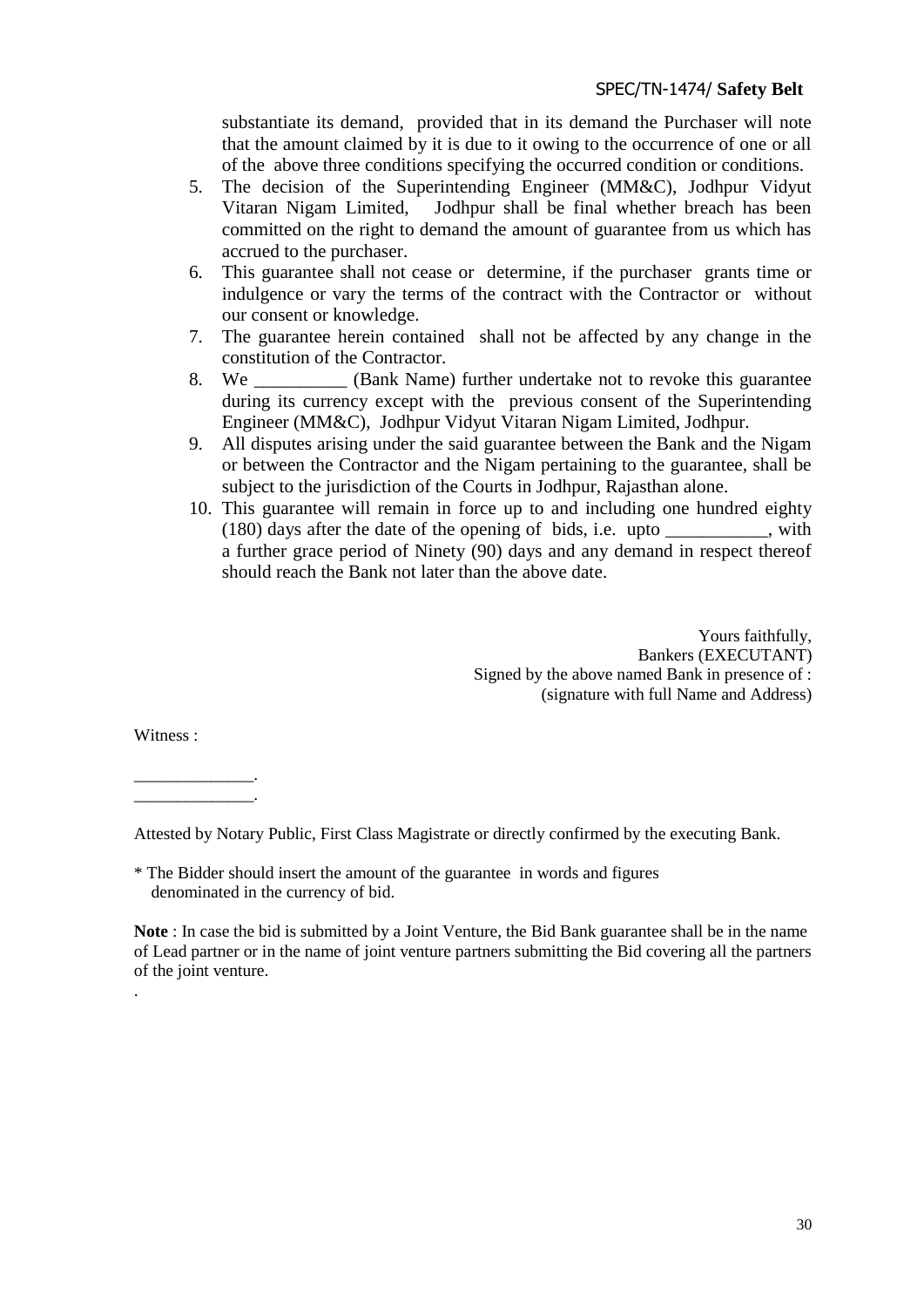## **Appendix-B**

## **IMPORTANT INSTRUCTION**

As discussed following instructions/clarifications are required to be incorporated in the tender specification:

- 1. All the intending bidders are requested to submit hard copy of all the document(s), uploaded on the e-procurement web-portal, in a sealed envelop in the office of the SE (MM & C), JdVVNL, Jodhpur. This sealed envelop shall be opened on the same date of bid opening i.e. on website of e.proc.rajasthan.
- 2. Bidders are requested to read the bid documents very carefully and upload their bid well in time. Please note that no further chance shall be given for attending shortcoming(s), if any and in the event of shortcoming in any tender document(s), the bid is likely to be rejected.
- 3. At the time of accepting counter offer given or at the time of negotiation, bidders change the quantity of original offer  $\&$  give the conditional acceptance of counter offer which is not in accordance with RTPP rules and Act therefore Negotiation with the bidders or counter offer given to bidder shall be accepted in terms of price only. Restriction on quantity to be supplied or any other conditional offer shall not be accepted. If any conditional offer is given then that bidder shall be treated for violation of the code of integrity in terms of sec 11 of RTPP Act and Rule 80 of RTPP Rules and action shall be taken against defaulter bidder in accordance with RTPP Rules and Act.
- 4. In case of bid security deposited, the firm deposits lesser security than the required amount, bid shall be rejected.
- 5. As per notification SO 165 issued by Fin. Dept. dt. 19.11.2015 on reference to RTPP rules, "clause 8(A)" bidding document shall be provided to MSME at 50% of prescribed cost.
- 6. RTPP Act 2012 & RTPP rules 2013 shall be applicable for the procurement process.
- 7. A declaration regarding debarment/blacklisting/code of integrity shall be given by bidder in Annx-'A'.